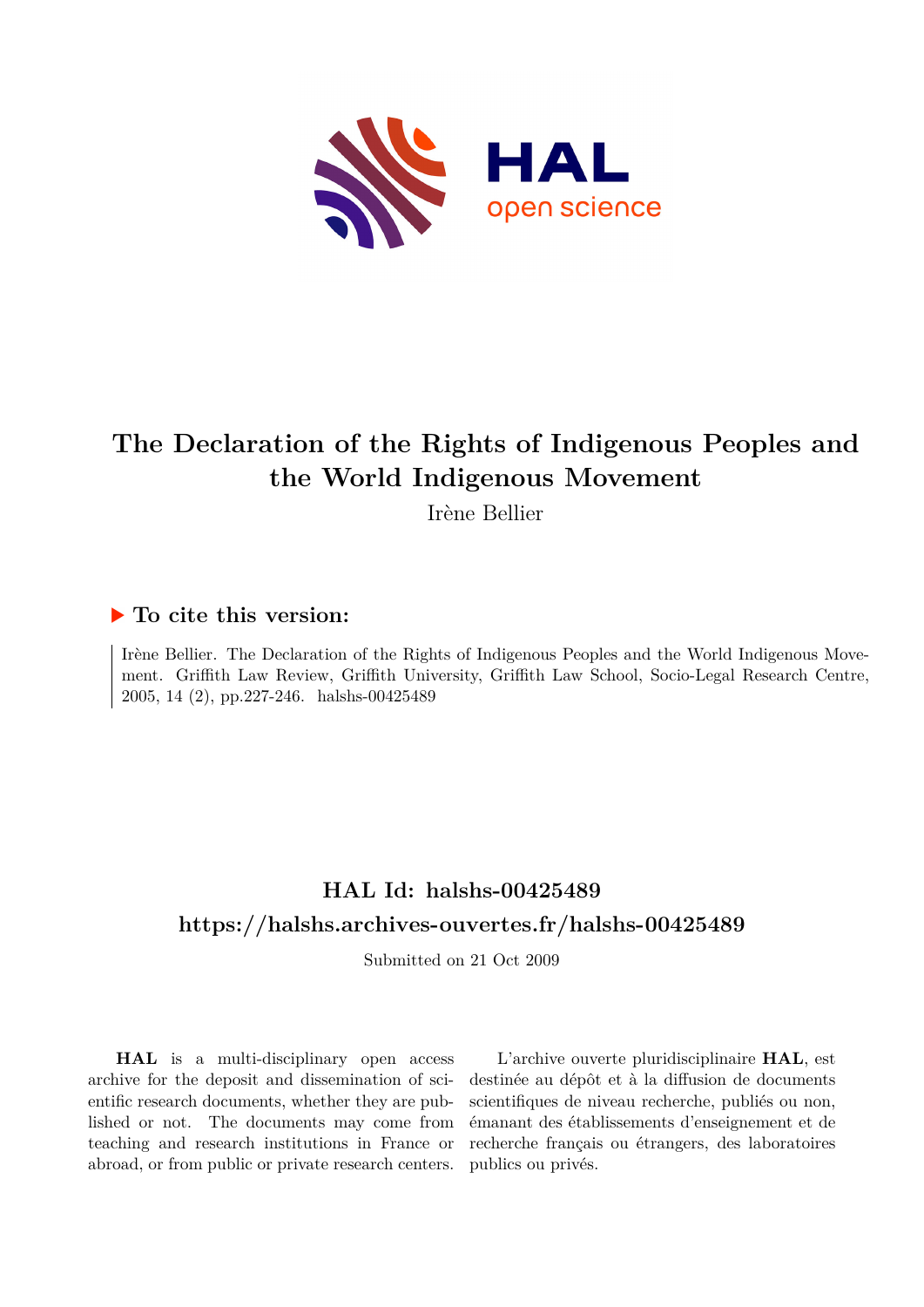# **THE DECLARATION OF THE RIGHTS OF INDIGENOUS PEOPLES AND THE WORLD INDIGENOUS MOVEMENT**

*Irène Bellier\**

l \* Over the last decade, under the auspices of the Commission on Human Rights, indigenous peoples have been associated by the United Nations (UN) in the negotiations concerning the Draft Declaration of the Rights of Indigenous Peoples. Even though the whole story started with the mobilisation of Northern, Central and South Amerindian organisations, which remain extremely active, indigenous representatives are now coming from all over the world to participate in the annual sessions. Known to be an aspirational document, equivalent to the Universal Declaration of Human Rights and able to protect indigenous collective rights, the Draft Declaration is to be adopted through the formation of a consensus. Nothing has been adopted yet, and the controversies regarding the language of the Draft Declaration, as well as the oppositions between state and non-state actors, demonstrate that the international identification of a people and the definition of collective human rights remain difficult. However, in the last three years a series of changes concerning the development of indigenous issues have been observed, both in the UN's Working Group on the Draft Declaration (WGDD) and on the national and regional stages where constitutional changes (South America) and a reflection on the definition of indigenous issues (Africa, Asia) are being introduced. Based on participant observation of the process held in the UN, the following article deals with the politics of thisnegotiation and analyses the positions of the different actors involved and their impact on the development of the world indigenous movement.

The Draft Declaration of the Rights of Indigenous Peoples aims at finalising an aspirational document to protect the world's indigenous peoples' rights to live according to their own customs, in their traditional lands and territories, situated in states following various forms of colonisation and marginalisation. Ten years after the United Nations (UN) Intersessional Working Group for the Draft Declaration (WGDD) (1994) began its task of improving the text and reconciling the positions between states and indigenous peoples, nothing has been adopted, except for two articles which focus on individual rights. The basis for a consensual language remains extremely unstable, and the definition of collective human rights divides the majority of the states which are party to the negotiations. A few states, as well as indigenous organisations with

Maison de Science de L'Homme, Centre National de la Recherche Scientifique (CNRS)Laboratoire d'anthropologie des institutions et des organisations sociales (LAIOS) CNRS.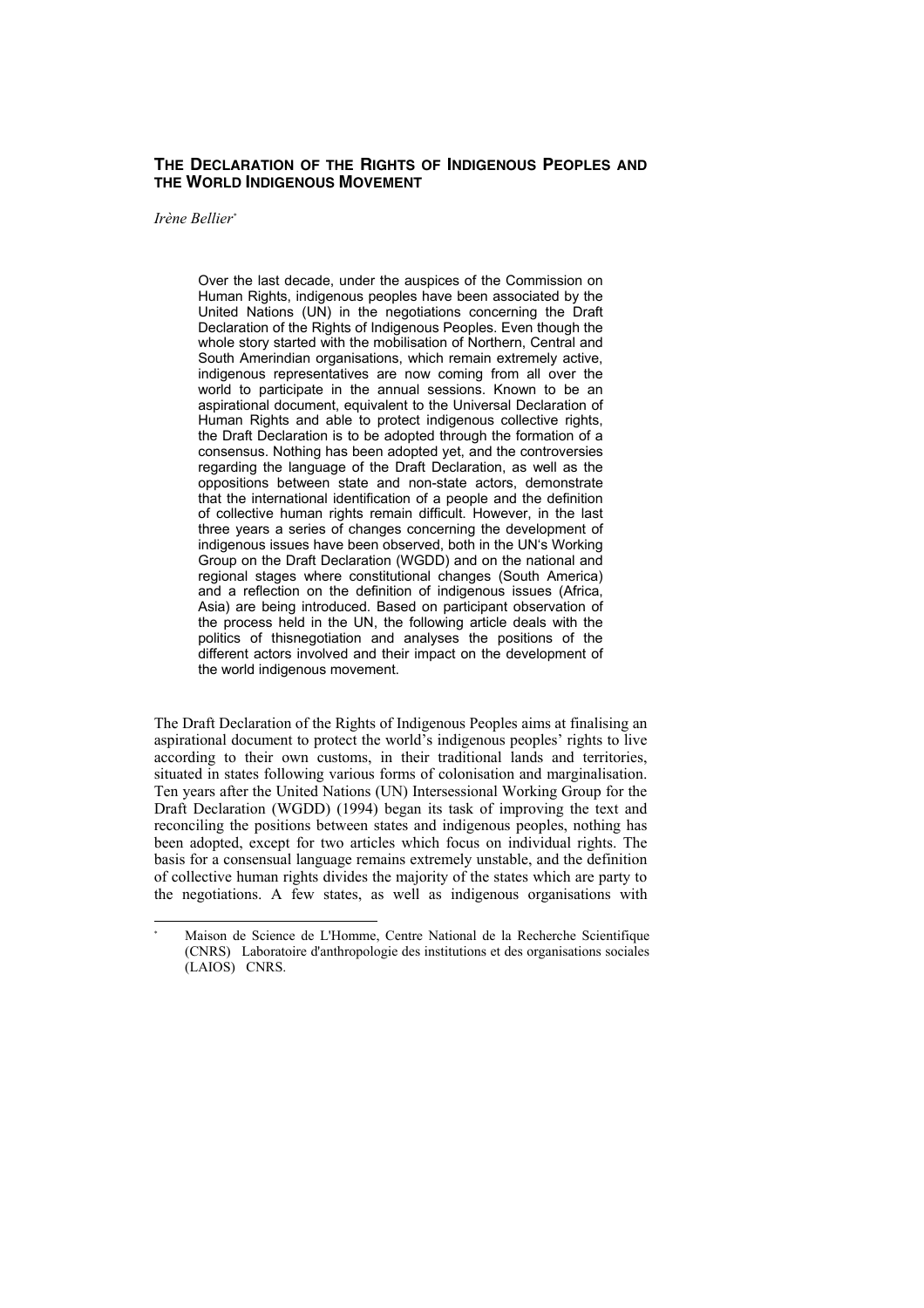opposing rationales, recently contested the present UN process that does not allow for any progress. However, for a number of indigenous organisations which signed a petition to renew the mandate of the WGDD in April 2005, a momentum has been created that should not be interrupted if indigenous peoples want to have a say in their own development.

The mobilisation started 30 years ago when a massacre of the Yanomami in Brazil stimulated the creation of a human rights organisation focusing on indigenous issues only in Europe (Survival International and the International Working Group for Indigenous Affairs, with their headquarters in London and Copenhagen respectively) and in the United States (Cultural Survival, Cambridge, MA). With the development of international campaigns and the pressure of NGOs, the United Nations, under the auspices of the Commission on Human Rights (CHR), decided to launch a process aiming at identifying the specific discriminations indigenous peoples suffer in the world, in order to set norms and standards appropriate to the defence of extremely vulnerable populations which constitute a significant part of the world's cultural diversity.<sup>1</sup> The UN system and a family of agencies progressively developed these indigenous issues; the human and ecological realities of indigenous peoples became better known, with their problems attended to locally, when indigenous representatives decided to commit themselves at the UN level. They started participating in the working groups (since 1982), as well as lobbying for the inclusion of indigenous issues on many world agendas, such as sustainable development, cultural diversity, the fight against poverty and intellectual property.

The indigenous peoples succeeded in 2000 in creating the Permanent Forum for Indigenous Issues, which is the first permanent structure for nonstate actors created under the auspices of the UN Economic and Social Council. This places indigenous issues in the mainstream of a variety of UN programs, and gives them greater significance. In parity with the governments who appoint their own experts, eight indigenous experts are being elected for three years by local, national or regional organisations to represent Europe, Asia, Latin America, Central America, North America, Africa and the Pacific. A rotating chair is given every three years to Africa, Asia and South America, due to their larger indigenous populations. In 2002, a special *rapporteur* for the basic freedoms and human rights of indigenous peoples has been nominated — a sign that indigenous problems need special attention within the human rights domain.

The discussions on the Draft Declaration have developed within this context, with meetings being held annually in Geneva where most of the UN activities regarding the indigenous peoples take place; the Permanent Forum sessions are held at the UN's New York headquarters.

It is difficult to explain why the language formulated by the five international independent experts appointed by the UN Sub-Commission on the Promotion and Protection of Minorities for the Working Group on Indigenous Populations (WGIP) — who worked in close association with

See Morin (2005).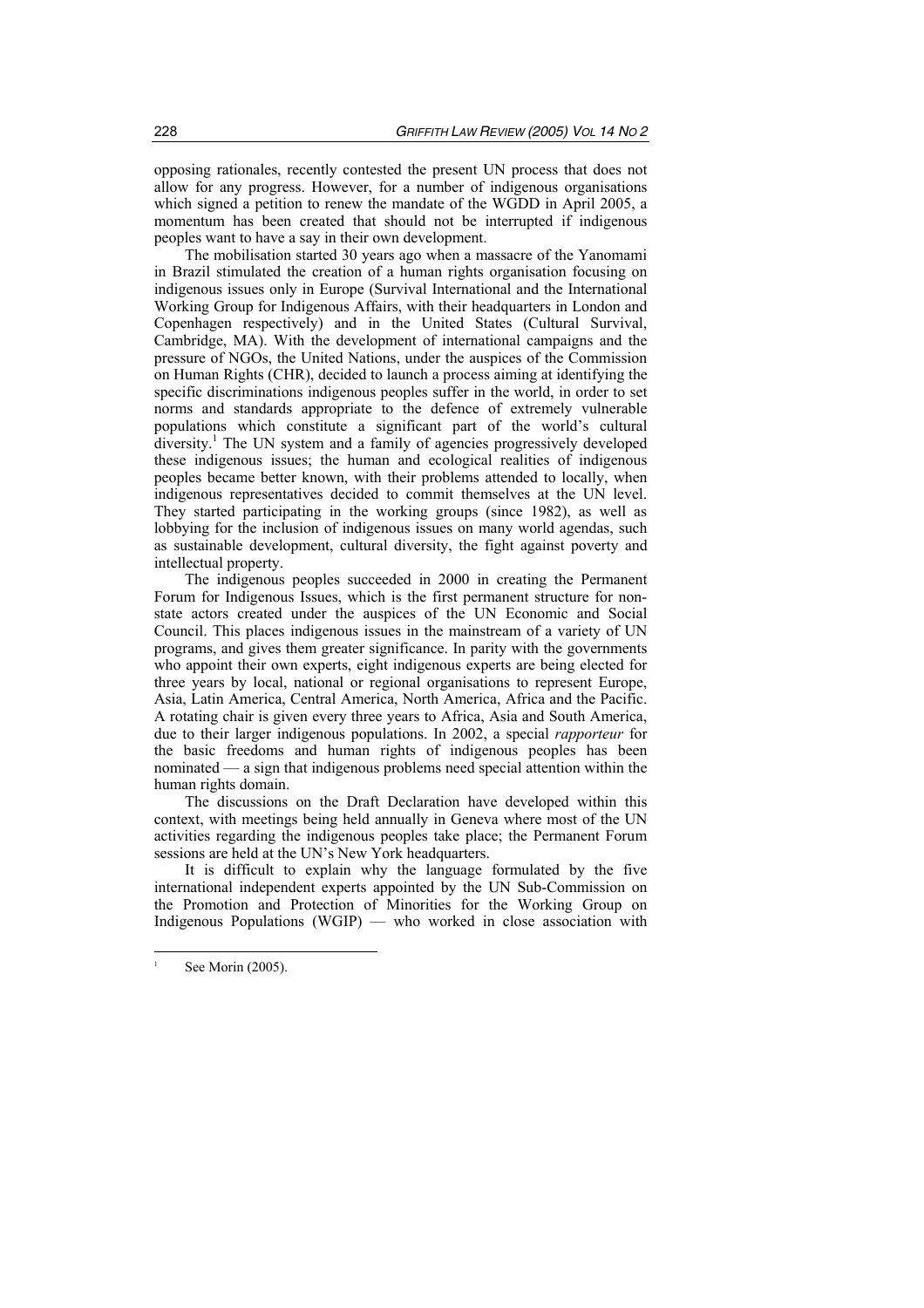indigenous peoples' representatives over a nine-year period (1985–94) cannot be accepted by the states who participated in the drafting process. The fact is that it represents a political challenge. The current situation seems to reflect an impossibility for some states — amongst the most powerful — to legitimise the indigenous demands for collective rights as part of human rights instruments.

The present stage of negotiations calls for reflection about two matters. The first concerns the importance of the action taken by non-state representatives to bring the attention of the international community to the specificities of the discrimination that concerns indigenous peoples in the places where they try to survive — in the wake of academic discussions on the new patterns for collective action and the changing configuration of democracy. The second point concerns the capacity to make international human rights instruments evolve into something coherent with the needs of present populations, which are suffering from regular violations of their rights, both as individuals and as belonging to a collective entity. Both matters raise the issue of what states' priorities are for the development of their economies and societies in a global world. They also question the nation(s)-to-state relationship. This paper deals with two crucial questions relating to the Draft Declaration. The first concerns the possibility for the indigenous peoples to be recognised as a people, a question that is considered both for its symbolic aspect (the international recognition) and its political consequences (the right to self-determination). The second concerns the possibility for states to recognise collective rights and to transfer property rights on lands, territories and resources to sectors of the national society. These two key issues constitute the rails the world indigenous movement use to construct and affirm a political capacity.<sup>2</sup>

### **The Importance of Recognition as a People**

To understand the current UN context of what seems to be a gridlock, it is fruitful to question the founding opposition between states (together with the dominant societies) and indigenous peoples. The definition of indigenous peoples, as taken from the Martinez Cobo *Report on the Specific Discriminations Against Indigenous Populations*, 3 underlines the fact that they are:

peoples and nations who present a historical continuity with society prior to the conquest and colonization of their territory and consider themselves as different from the other sectors of society which rule upon these territories or are part of them. They constitute non-dominant sectors of societies and are determined to preserve, protect and transmit to the future generations their ancestral lands and ethnic identity, in accordance with their own cultural systems, legal systems and social institutions.

<sup>2</sup> See Bellier and Legros (2001).

<sup>3</sup> E/CN.4/sub 2/1986/87 add 1–4.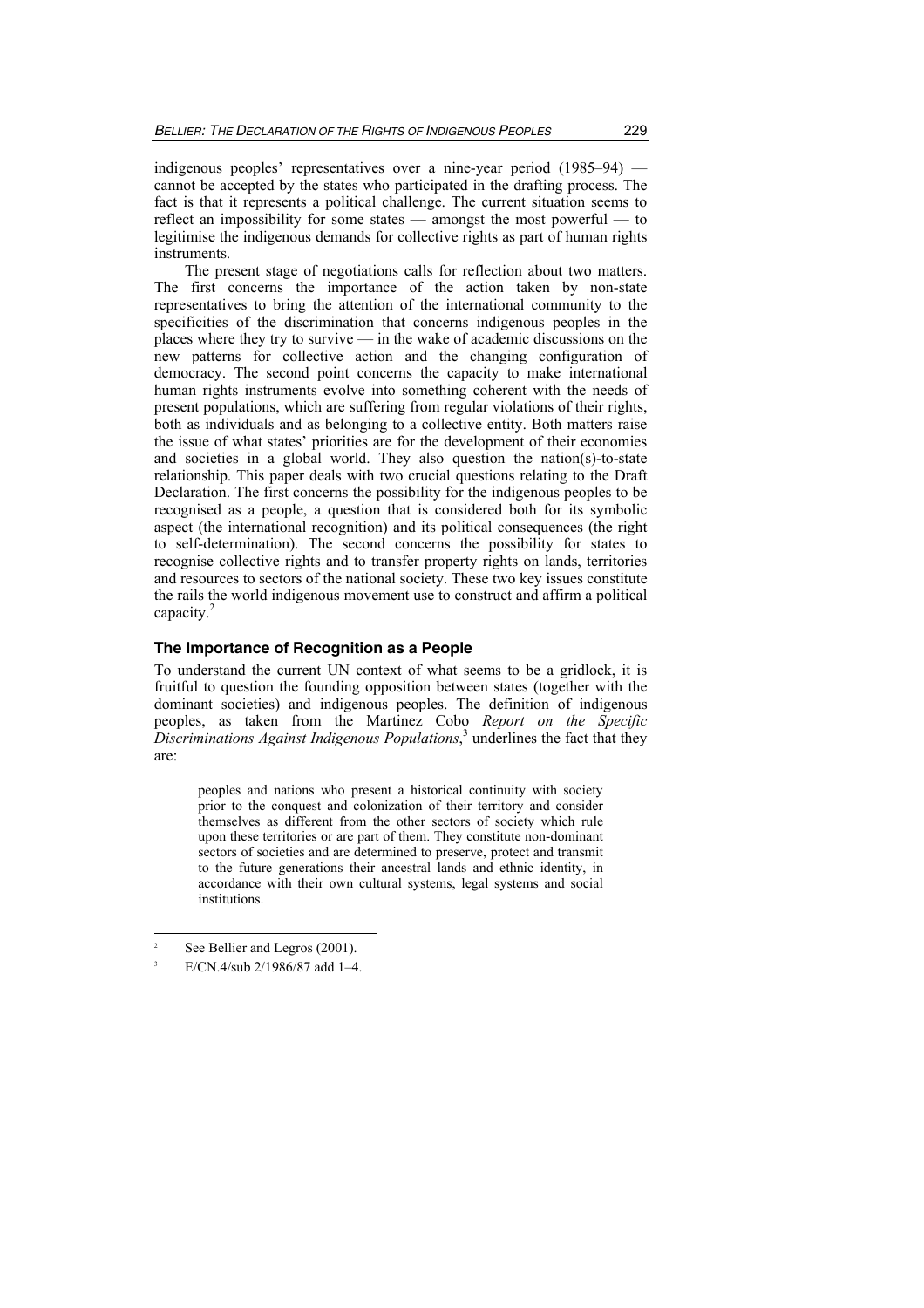See also the 'definition' proposed on the UN website.<sup>4</sup>

Indeed, several elements constitute common ground for identifying different indigenous peoples all over the world, to distinguish the problems confronting them from those facing the national, regional, ethnic or linguistic minorities in the 70 or so countries which do have an indigenous presence. The difference between being acknowledged as 'indigenous peoples/populations', 'ethnic/national minorities', 'scheduled cast and scheduled tribes' and not being recognised at all — and thus being deprived of any kind of status, rights or form of citizenship — is crucial in terms of the destiny of the respective populations. It also affects local communities' opportunities to preserve, protect and transmit their culture, knowledge and lands. Dominant in the indigenous discourse, no matter where the representative has come from, is the wish to transmit the cultural knowledge and the traditional territory (in the sense of a body of learning through which young people learn how to live) to the next generation, with full respect for the elders.

Within this background, where so many different statuses can be observed, the recognition of indigenous peoples as peoples is most controversial. States accept the notion of 'population', consistent with the fact that states are the disciplinary agents of modern life<sup>5</sup> that control populations to collect taxes, distribute allocations, define the electoral constituencies, and so on. But states are reluctant to admit indigenous communities, systems and authorities to be considered as peoples — given that the marginalisation of these groups forms the basis for states' development as dominant societies and states. There are many different possible definitions of a people, each of which embodies different rights.

Indigenous peoples' representatives defend the idea of a selfidentification as a people: 'I claim to be indigenous and my people recognize me as part of them.' They plead for the recognition to be entitled to their own legal, social and political systems, the meaning and functions of which are shared by the members of the group/people;<sup>6</sup> they plead to be recognised as l

<sup>4</sup> www.unhchr.ch/html/racism/00-indigenousguide.html: 'There are an estimated 300 million indigenous peoples in more than 70 countries worldwide. Indigenous peoples are the inheritors and practitioners of unique cultures and ways of relating to other peoples and to the environment. Indigenous peoples have retained social, cultural, economic and political characteristics that are distinct from those of the dominant societies in which they live. Despite their cultural differences, the various groups of indigenous peoples around the world share common problems related to the protection of their rights as distinct peoples.'

<sup>5</sup> Foucault (1993).

<sup>6</sup> Article 1, common to the two covenants, states: '1. All peoples have the right of self-determination. By virtue of that right they freely determine their political status and freely pursue their economic, social and cultural development. 2. All peoples may, for their own ends, freely dispose of their natural wealth and resources without prejudice to any obligations arising out of international economic co-operation, based upon the principle of mutual benefit, and international law. In no case may a people be deprived of its own means of subsistence. 3. The States Parties to the present Covenant, including those having responsibility for the administration of Non-Self-Governing and Trust Territories,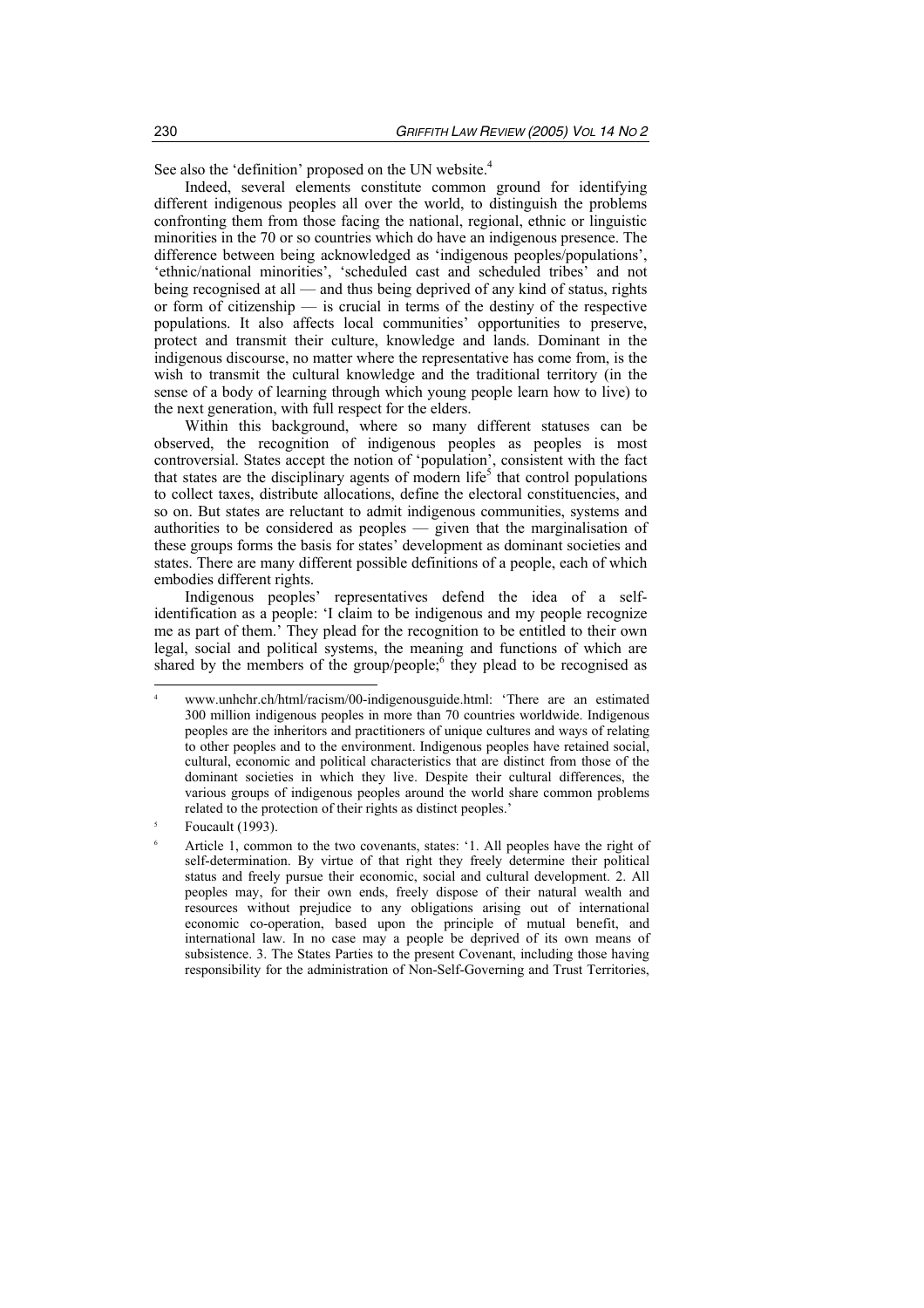different from the rest of society by the others, bystates, by local authorities, and so on. They fight for their recognition as a people (unqualified and equal to any other people) on line with the international meaning of the word as proposed by Article 1, common to the two 1966 International Covenants on Civil and Political Rights (ICCPR) and on Economic, Social and Cultural Rights (ICESCR).

Different states usually have varying visions of what constitutes a people as this term is defined by their Constitution. In the French culture, for instance, the Republican meaning of the word acknowledges an abstract unified people without difference of gender, colour, religion, race or ethnic affiliation.<sup>7</sup> Under such a provision, the French constitutionalists block any political attempt to transfer parts of the national sovereignty to sectors of the people, and therefore deny the possibility of acknowledging the title of 'a people' to a particular minority like the Corsican or the Guyanese indigenous peoples. The Republican state does not recognise national, regional, linguistic or ethnic minorities on the French territory (both on the continent and in overseas departments), even though it admits differences exist within French society it provides some means for training in regional language and supports the cultural and religious developments of a variety of social groups. In other words, minorities and peoples exist in society and may freely develop in private spaces, but they do not enjoy specific rights or constitutional provisions in the political order and public space that are centred on the notion of citizenship — the basic meaning of which refers to the three words 'Freedom, equality, fraternity'. However, since the violence in New Caledonia led to the Noumea Agreement with the Kanak people, this indigenous people living in a French overseas department has been engaged in the process of opening the lid.<sup>8</sup> At the UN, the French delegates, properly instructed by the Ministry of Foreign Affairs as diplomats usually are, question the notion of 'a people' as does the United States, together with a number of other states — and they

shall promote the realization of the right of self-determination, and shall respect that right, in conformity with the provisions of the Charter of the United Nations.' 7

The 1958 French Constitution, Article 3, states that 'national sovereignty belongs to the people who exerts it through its representatives and the use of referendums. No section of the people, no individual can claim to enforce it alone.' (*La souveraineté nationale appartient au peuple qui l'exerce par ses représentants et par la voie du référendum. Aucune section du peuple ni aucun individu ne peut s'en attribuer l'exercice.)* 

<sup>8</sup> The Ministry for Overseas Departments states: 'Colonisation injured the Kanak people's dignity that it has been deprived of its identity … It is necessary to remember these difficult times, to recognize the errors, to restitute the Kanak people its confiscated identity, which means to recognize its sovereignty, shared in a common destiny *…' (la colonisation a porté atteinte à la dignité du peuple kanak qu'elle a privé de son identité […] Il convient de faire mémoire en ces instants difficiles, de reconnaître les fautes, de restituer au peuple kanak son identité confisquée, ce qui équivaut pour lui à une reconnaissance de sa souveraineté, partagée dans un destin commun*. www.diplomatie.gouv.fr/actual/dossiers/ncal.html)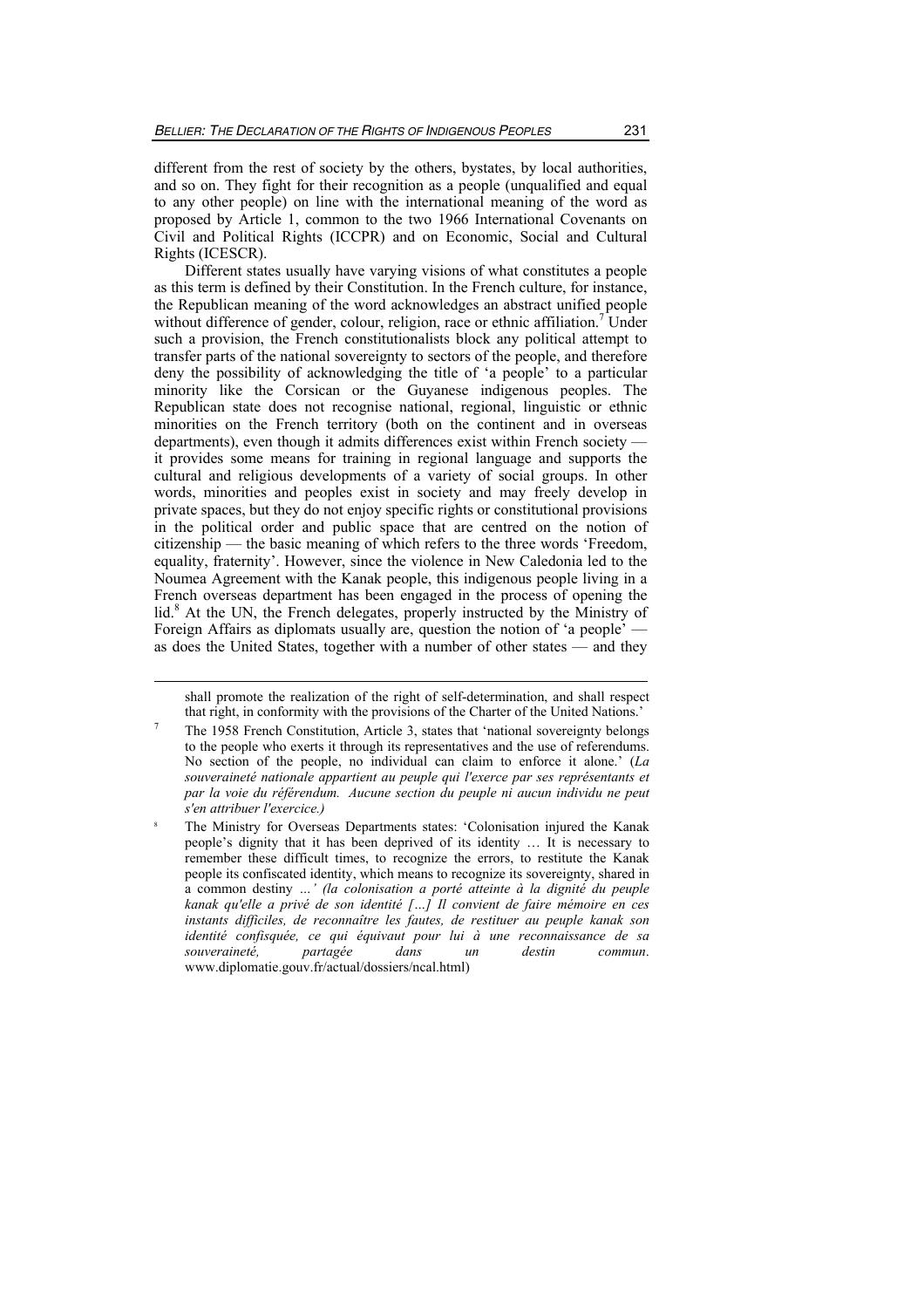refuse to have it inserted expressly in the Draft Declaration. Providing an interpretation of the articles which bears upon individual rights, they accept a wording like 'indigenous people and individuals have the right to …' They understand that some collective rights must be defined, particularly to protect the world's cultural diversity (for example, language, culture, spirituality, customs, practices), but they oppose the formulation of collective human rights.

Claiming to be a people — part of a collective — is clearly an important stance for the individuals, groups and communities who do not recognise themselves in the national project that used to define the nation state. It is a position that is full of political consequences, and it represents an opportunity for indigenous peoples to express their different philosophy of the world, based on social organic solidarities and particular relationship with the environment.<sup>9</sup> It opposes the view developed by the states which primordially defend the principle of territorial integrity — and which, on this basis, are reluctant to apply the principle of self-determination to sectors of their own societies. They stick to the internationally defined human rights principles, based on individualism and the differential treatment of the person who can be detached from group and family solidarities and so be involved into (and protected from) industrial societies' developments. Through the voices of their representatives in the UN forums, indigenous peoples do not oppose individual human rights mechanisms, but consider that these do not protect them — and the list of violations presented to the UN Human Rights Committee in Geneva each year is seemingly endless.

The human rights issue is linked to an ideological position and political manipulations. Generalisation is inappropriate to clear the political distinctions that cross the world indigenous movement and the states, but the observation of the two working groups in Geneva allows for the identification of some headlines. On the one hand, indigenous peoples oppose capitalism — the dominant system on which modern societies are developing without any alternative model since the fall of the Soviet regime. They especially oppose the fact that capitalism is based on private property and the promotion of individualist principles. A criticism of capital is re-emerging in different places and periods, currently through the anti-globalisation movement, in a way that is sympathetic to indigenous battles and the ideas that indigenous peoples have about sustaining development. Globally, it contributes to a kind of acceptance of the desire to foster a bigger harmony with 'Mother Earth' — a mythic character that indigenous peoples from all continents have adopted to show to the rest of the world the specificity of their relationship with their lands and territory, both material and spiritual. These claims sustain a relative mobilisation for defining collective rights to protect indigenous peoples as cultural entities in a process that leads toward their political recognition as

9 Bellier (2004).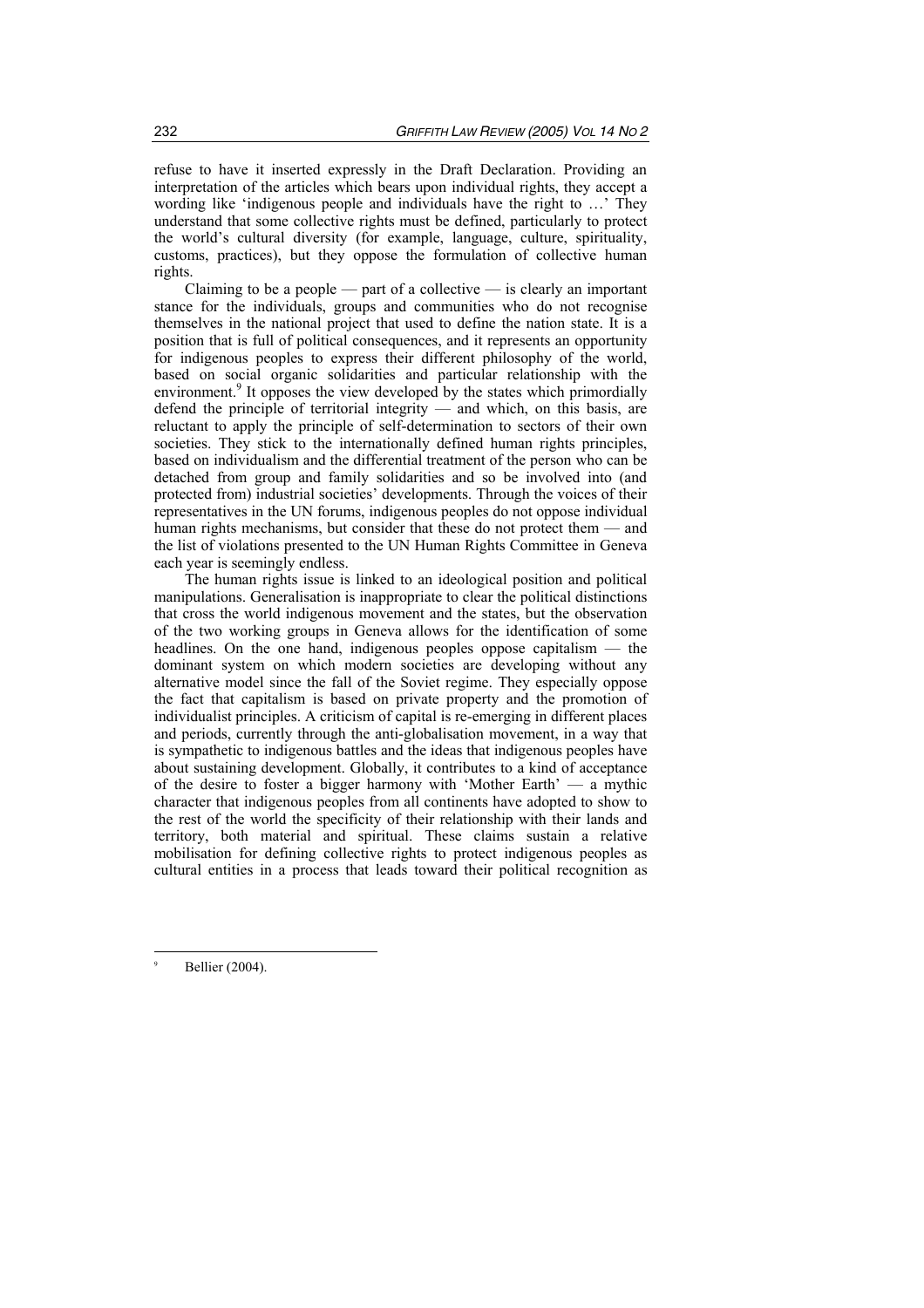peoples, since most of them never agreed to become subalterns or subordinated. $1$ 

On the other hand, the states — especially the United States and the European countries — recall that history cannot be obliterated. Even though the marginalisation of aboriginal populations has unfortunately occurred in all the continents on the wake of colonisation, these states remind us that a system had to be developed and adopted by the international community for protecting individuals against discrimination based on ethnic belonging — especially after the Holocaust. That leads some states to contest the notion of collective human rights (the Anglo-Saxon countries) and push them to protect individuals from what they perceive as leading to communitarianism and fragmentation (the Francophone countries). States are suspicious of the resurgence of dividing lines (and massacres) based on nationalism, religion and ethnicity, and therefore refer to the historical reason for constructing the human rights system, implicitly accusing the indigenous peoples of being against that system and therefore capable of 'barbarianism'. Evidently, a world of prejudice is involved in the opposition of states and dominant societies to indigenous populations in most areas of the world. The term 'civilisation' is used by conquerors to link the idea of the 'other' with concepts like 'barbarian' or 'savage'.

The point is not to withdraw any instrument from a positive evolution of the international system to protect individuals' and communities' human rights. However, states' reasons diverge from indigenous interests. There are many states inclined to attribute existing violence to indigenous peoples without considering either the state's responsibilities in these domains or the reasons for isolated peoples needing to escape the world of politics where they have no place in order to join the way of rebellion. While the last decade of the twentieth century saw some progress in the organisation of the human rights dialogue, with the end of the Cold War, the beginning of the twenty-first century is showing a different tone. After September 11, 2001 and the implementation of anti-terrorist policies in the United States, Europe and the rest of the world, many indigenous organisations are now considered part of 'terrorist organisations' by national authorities, as it is the case in Chile and Indonesia. At the UN, indigenous representatives denounce a radicalisation of the oppositions between states or local authorities and indigenous populations, especially when indigenous peoples intend to protect their territories from neocolonial occupation and the exploitation of their resources by multinational companies. In that domain, indigenous peoples would like the state authorities, multinational companies and global financial institutions to respect the concept of 'free and prior informed consent', and also consult them on 'benefitsharing'.

The WGIP commissioned two important studies, on 'The Permanent Sovereignty Over Natural Resources', achieved by Ms Daez, second president of the WGIP E/CN.4/Sub.4/2003/20, and on 'Treaties, Agreement and Other Forms of Constructive Arrangements', achieved by M Martinez, third president of the same group (E/CN.4/Sub.2/1999/20).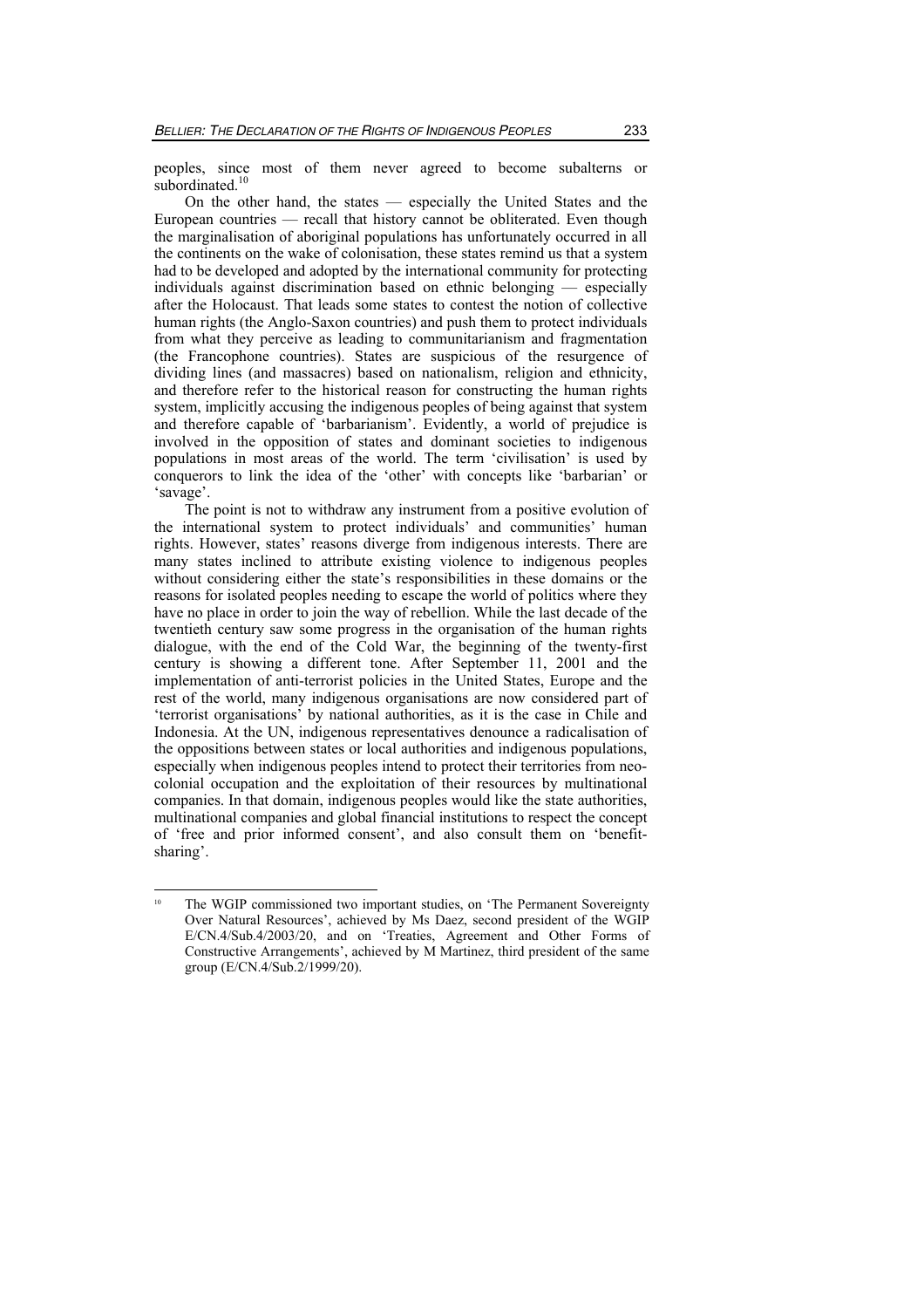The political context is not stabilised, and given this background it remains important to document and analyse the changes taking place. The indigenous peoples' commitment to becoming true controllers of their destiny should not be understood as necessarily leading to a conflicting state of the world or as stimulating reactionary conservative supports (as suggested by Kuper).<sup>11</sup> Like most social movements, indigenous peoples and organisations supported by both Marxists and the churches are crossed by ideological standpoints. The debate between armed or peaceful routes to achieving the objective of self-determination has been replaced by discussions regarding the legal movement, the interest and efficiency of mobilising the UN, the politicisation of local levels, and the organisation of civil society (with the creation of NGOs). In that context, the status of the individual as compared to collective rights is being discussed, especially by women,<sup>12</sup> who intend to improve their relative position whenever they consider themselves to be marginalized. This, for instance, is the case with the Native Women Association in Canada.

To progress the debate among state and indigenous organisations, there is a need to think in depth of the articulation of the two categories of individual and collective human rights, as Saganash and Joffe suggest.<sup>13</sup> For them:

It is widely recognized that Indigenous rights are predominantly collective in nature. This is profoundly reflected in the cultures, identities, worldviews, and legal systems of Indigenous peoples and nations. Indigenous individuals often exercise rights that flow from these collective rights. Therefore, protection of and respect for collective rights is also a vital factor for the enjoyment of basic rights by Indigenous individuals.<sup>14</sup>

But as Western societies define different principles in varying ways, the question remains as to how to clear the political and historical backgrounds that lead states to stick to a conservative position such as the one described by Saganash and Joffe in their criticism of the United Kingdom. Saganash and Joffe quote the views of the United Kingdom:

With the exception of the right to self-determination (which forms article one of the two international covenants on human rights), we [the United Kingdom] do not accept the concept of collective rights … Of course certain rights belonging to individuals can often be exercised

 $11$  Kuper (2003).

<sup>&</sup>lt;sup>12</sup> The Permanent Forum on Indigenous Issues held its  $3<sup>rd</sup>$  session in New York in 2004, on the issue of women: see report  $E/C.19/2004/23$ <br>Saganash and Joffe (2005), p 15.

Saganash and Joffe (2005), p 12; *Conceptual Framework Paper (2nd draft) by the Working Group on the Rights of Indigenous Peoples/Communities in Africa of the African Commission on Human and Peoples' Rights*, 20 December 2002, p 9: 'The indigenous rights are clearly collective rights, even though they also recognize the foundation of individual human rights.'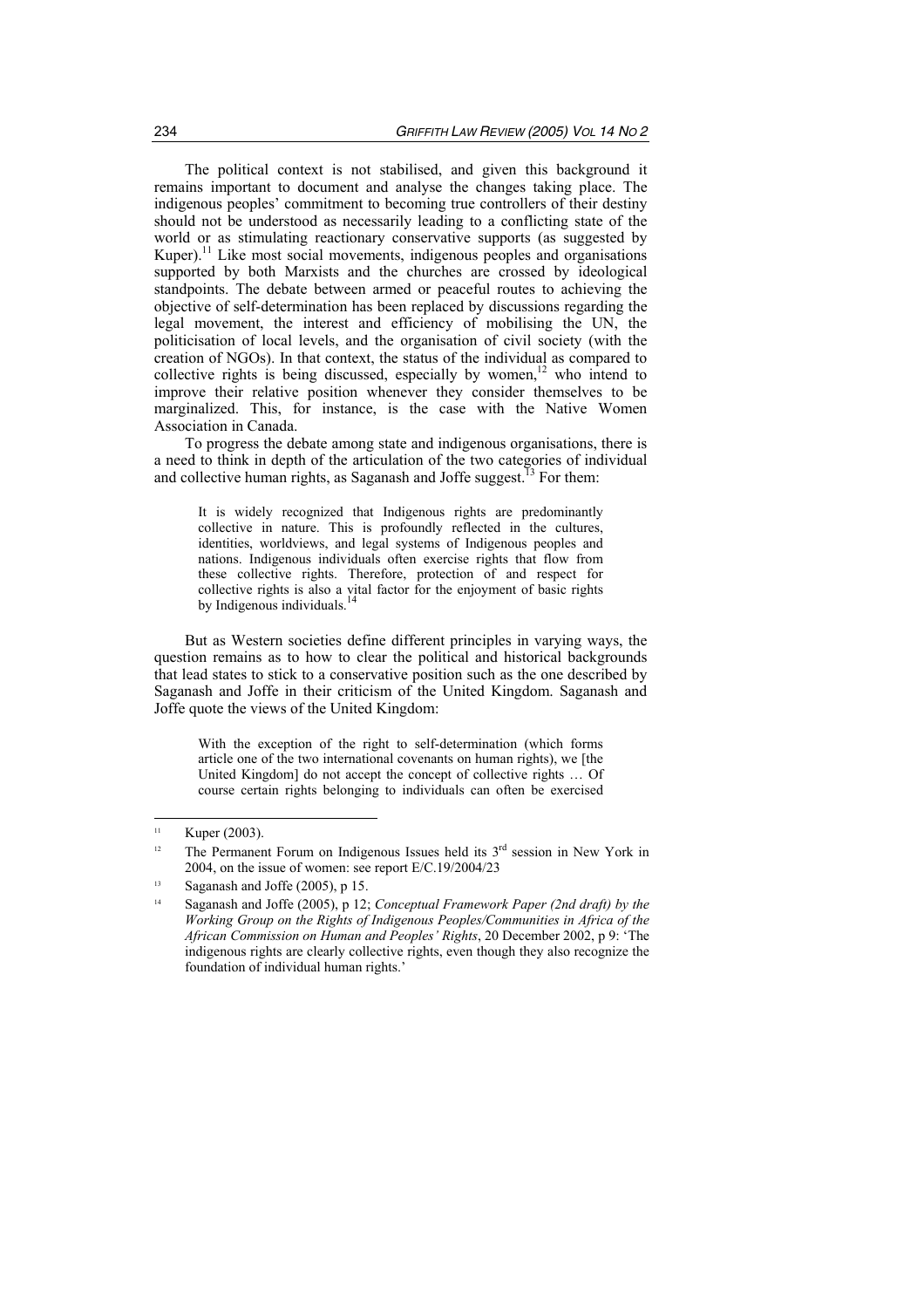collectively through, for example, freedom of association, freedom of religion or through a collective title to property.

Ex-colonial states do have to deal with the legality and regime of treaties they signed with aboriginal peoples (wherever they did so, and often where they did not), and they face difficulties in interpreting these historical patterns in the human rights framework.

As for the treaties in the  $18<sup>th</sup>$  and  $19<sup>th</sup>$  centuries, the Foreign Office insists that they have no relevance to international human rights law, which began with the 1948 Universal Declaration of Human Rights.<sup>1</sup>

However, it is under the auspices of the Commission on Human Rights that indigenous peoples have found support from the international community as the most vulnerable peoples, being under the threat of extinction. A new generation of human rights instruments is to be designed to respond to the variety of menaces today and to the situations in which indigenous peoples are currently engaged.

The time has come for clarification. There are very few uncontacted peoples who live according to their own traditions and customs on their ancestral lands, and who claim to be respected fully. Due to the colonisation and decolonisation processes, and the need to fight against poverty, those peoples who have had to change their way of life, who have lost their language, and whose members have been forced to migrate to the cities or to other countries to get some income, are in the vast majority. But a number of them are determined not only to protect their cultures but also to promote them, even if it is through a complete reconstruction of what their cultures used to be. Indigenous peoples are not the icons that the media fixed in time, thanks to the ethnologists who carefully described their small worlds and defined borders of identity. They are not the 'savages' whose humanity could continue to be discussed as it was from the sixteenth to the nineteenth centuries, but they still suffer from racial discrimination. Nowadays, democratic states must adapt their legal and constitutional systems to the variety of populations who live in their territory, and a real effort needs to be made to respect various populations' wishes to develop cross-border relationships and keep their people united.<sup>17</sup> The challenge today is to imagine (in order to solve by anticipation) the potential conflicts that may emerge from the fact that indigenous communities, societies and peoples are both determined to preserve their traditional systems and to be active in modern developments. The process of differentiation among indigenous peoples that started a long time ago cannot be solved by the sole declaration that they form a people (the activist viewpoint), or by the denial of their specificities due to their collective identity (the states' attitude).

<sup>&</sup>lt;sup>15</sup> Saganash and Joffe (2005), p 14; United Kingdom (2004), p 212.

<sup>16</sup> See Owen Bowcott, 'A Tribal Quest', *The Guardian*, 15 December 2004, Section G2, p 13.

<sup>&</sup>lt;sup>17</sup> See Morin and Santana (2002).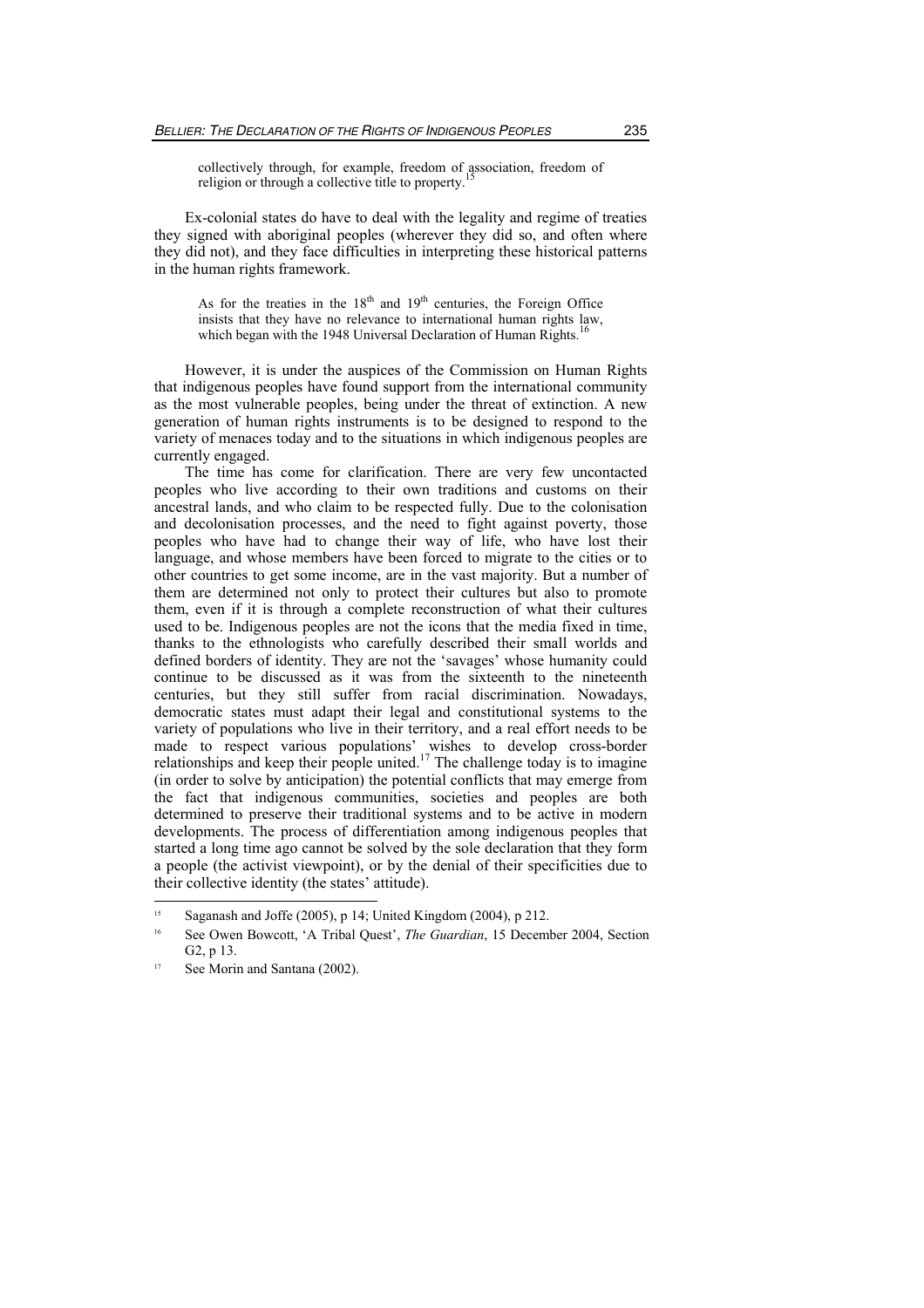### **What is the text under discussion?**

Since 1982, WGIP has served as a forum for indigenous peoples to address the world, and as an expert group in charge of setting new norms and standards on the different items it places on its agenda (development, education, human rights, conflicts, protection of traditional knowledge and intellectual property, etc.). For all indigenous representatives, the basis for the discussion is the Draft Declaration, as it has been written by the UN experts — that is, members of the WGIP — in a nine-year process involving the active participation of numerous states and indigenous organisations. However, according to interviews with the French delegates, 'for the States, there is no precedent that a UN declaration be adopted without considering the changes we want to introduce'. This is why, in 1994, the Commission on Human Rights recommended the formation of a special working group to negotiate the draft, with a mandate to consensually accept a text to be presented to the Commission on Human Rights for adoption before the end of the Indigenous Peoples' Decade (1995–2005).

Every time indigenous leaders suspect the states of being about to introduce major changes, the leaders take care to state that the discussion is to develop the Draft Declaration as it was adopted in 1994 by the UN Sub-Commission on the Promotion and Protection of Minorities.<sup>18</sup> Together with their refusal to accept the consequent modifications, some states want to introduce what indigenous peoples call 'the emptying activity of the meaning and content of the declaration' — the 'no change position' (supported by the indigenous peoples and some states) led to a blockage. After ten fruitless years of being confronted by the fear that emptiness causes in the institutional world, the General Assembly decided to call for another decade (2005–2015) to encourage the states' commitment to improve their relationship and dialogue with indigenous peoples. The Commission on Human Rights decided to renew the mandate of the WGDD for a year, though this extension was limited to avoid the multiplication of delaying measures.

Yet political conditions and indigenous attitudes have slowly changed during the decade. After several manoevres at the initiative of the Scandinavian and Baltic states, supported by New Zealand, and after some discussions with the Sami council, an alternate text ('CRP1' in UN jargon) has been circulated, together with a table listing the differences from the original draft and outlining, in a third column, the changes that are introduced. This text was used in the 2004 session by the president-rapporteur as a basis for leading the discussions. A close examination reveals that it intends to introduce the changes desired by the most concerned powerful states, such as the United States, France, the United Kingdom, Canada and Australia, with an intention of not radically opposing the indigenous views, but rather proposing a coherent language so as to capture the impact of any alternative language as proposed in the previous sessions — on the equilibrium of the whole Draft Declaration. This attitude has been criticised by a number of indigenous organisations, which are under the impression that the president is paying more

Morin (1992).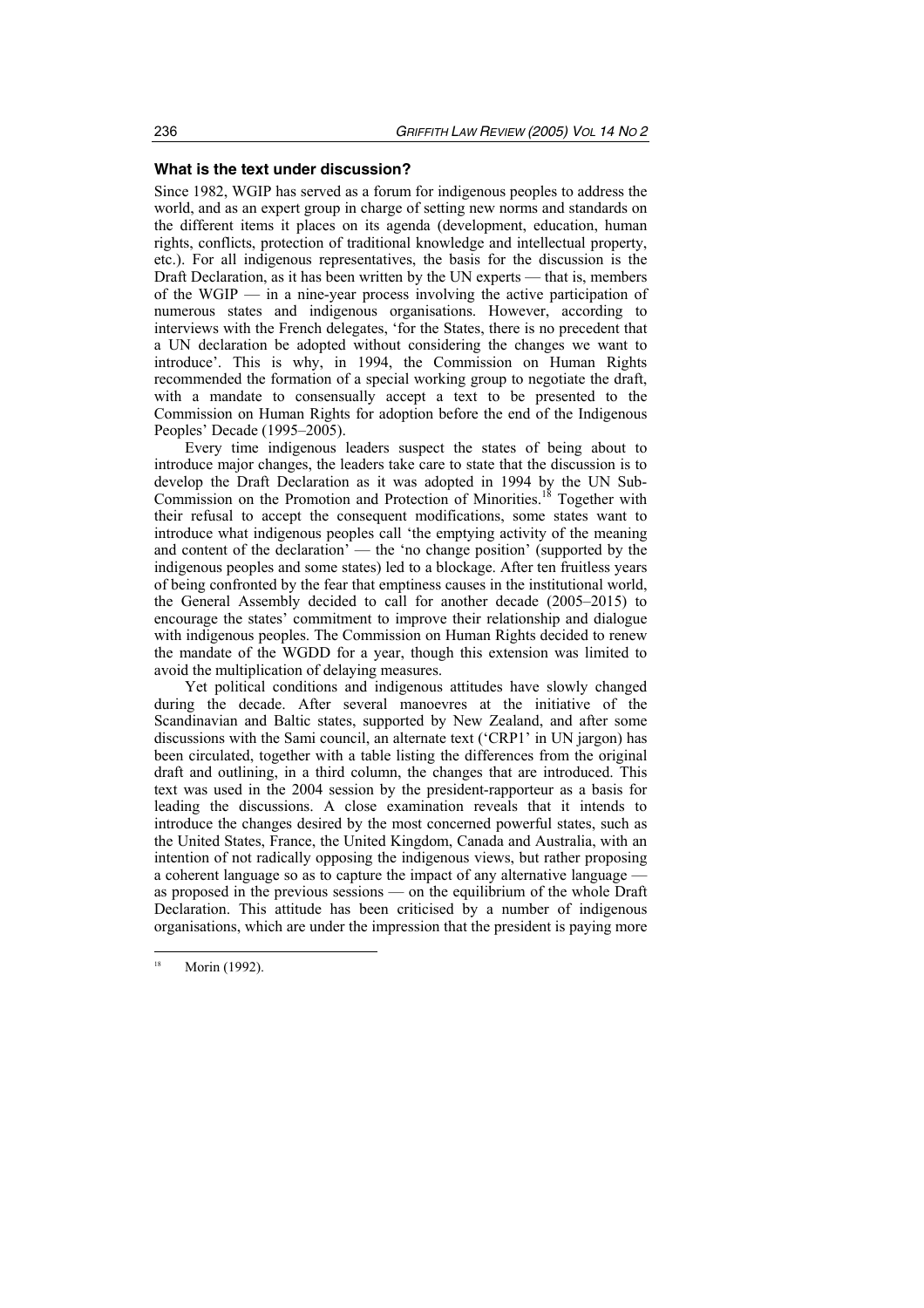attention to the states which want to introduce radical changes in the declaration than to those states and indigenous organisations which want to preserve it as it is. As a result, the president-rapporteur (a Peruvian diplomat), whose capacity to build a consensus has not been proved, is being criticised by both states and indigenous parties. However, the WGDD mandate was renewed during the  $61^{st}$  session of the Commission on Human Rights (in April 2005) and GRULAC, the Group of Latin American and Caribbean Countries which is in charge of presiding over this particular working group, is going to support him for yet another term. The present situation opens a new political landscape where the initial antagonism between indigenous peoples and states is being replaced by the division of the two blocks, from which several strategies can be fomented.

# **Radical Oppositions on Core Issues: Self-determination, Land, Territory and Resources**

Throughout seven sessions, the president-rapporteur of the WGDD based the discussions between states and indigenous peoples' organisations on the less controversial articles, in order to build the consensus needed for successfully concluding the negotiation. As a result, over ten years of negotiations, only two articles out of 45 have been adopted that focus on individual human rights  $(Articles 5 and 43).$ 

In the  $8<sup>th</sup>$ ,  $9<sup>th</sup>$  and  $10<sup>th</sup>$  sessions, the president-rapporteur decided that it was time to examine the whole Draft Declaration in order to try to approximate the positions formulated by the states and indigenous representatives on the most controversial series of articles regarding self-determination (Articles 3, 31, 36) and land, territory and resources (Articles 25–30). The discussions on these two sets of articles clearly revealed the oppositions between some states and most indigenous representatives. The centrality in the Draft Declaration of self-determination, and the provisions concerning land and territory in relation to the corpus of collective rights that were demanded, appeared very clearly, as did the need to clarify the international understanding of the articles discussed to push the states to evolve politically  $-$  a task that indigenous and nonindigenous legal advisers, law teachers and consultants take very seriously, especially for lobbying the states.

For the moment, the states are limiting the emergence of new international obligations for distinct reasons, responding on the one hand to the constitutional provisions they have adopted domestically, and on the other to the way they agree (or not) on the definition of human rights mechanisms, giving priority to the defence of individuals and the promotion of equality in society. A few states' contrasting positions can be cited. The Latin American countries do not want to see an international declaration to fix recommendations or obligations below the standards they accepted when they adapted their constitutions to the recognition of a multicultural, multinational,

Article 5 states: 'Every indigenous individual has the right to a nationality'; Article 43 states: 'All the rights and freedoms recognized herein are equally guaranteed to male and female indigenous individuals.'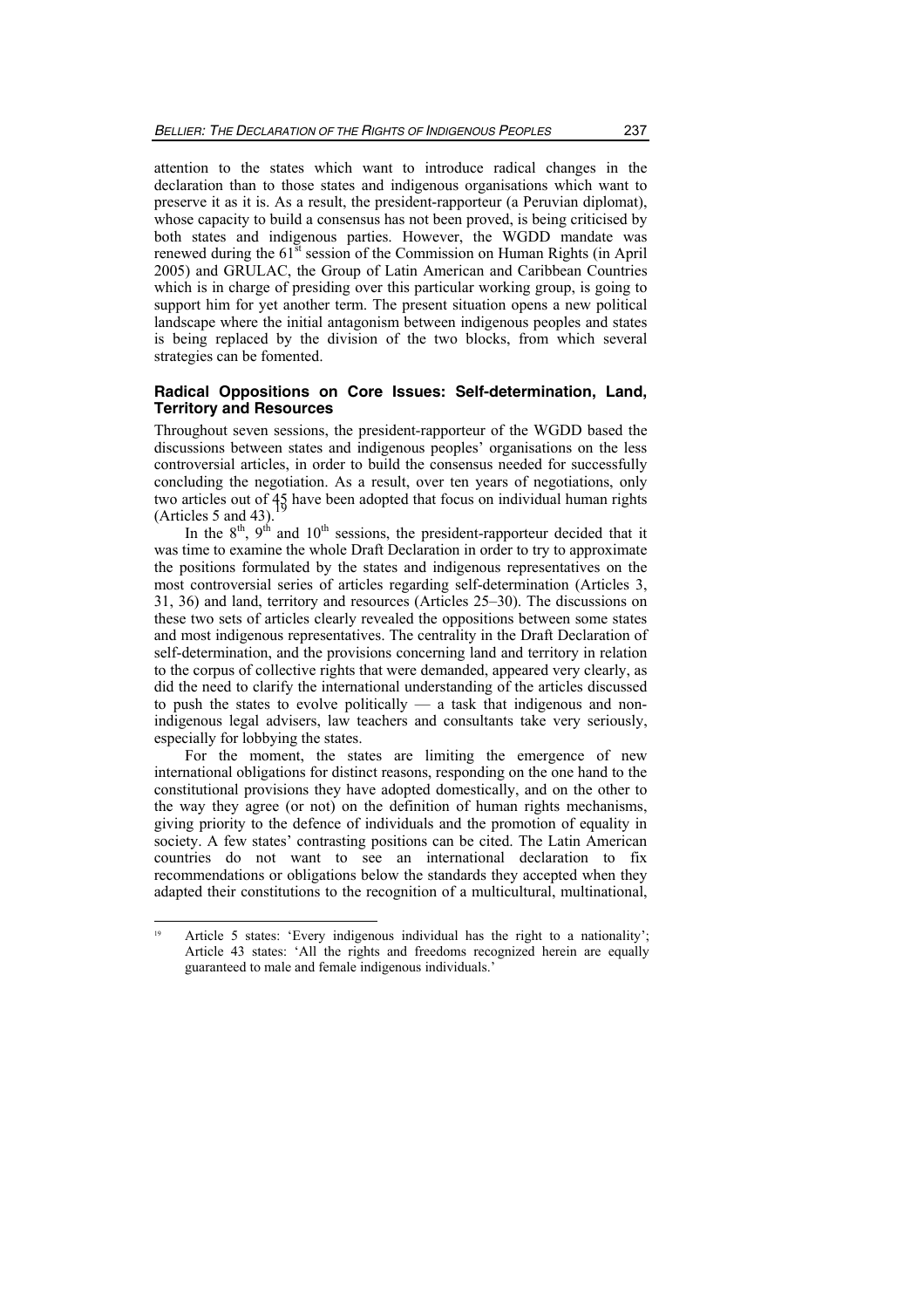multilingual society (Colombia 1991, Bolivia 1994, Brazil 1994, Ecuador 1998, Venezuela 1999, Mexico 2002). The Security Council members — France, the United States, the United Kingdom, Russia and China — do not accept new obligations emerging from the international community, and resist the new forms of transnational solidarities that would force them to adjust their constitutional provisions. The Scandinavian states, which have already transferred partial sovereignty to the Sami people organised through a Sami transnational parliament, intend to pragmatically find the means to reconcile the states and indigenous peoples' opposition, as well as the differentiated states' viewpoints.<sup>20</sup>

# **The Positions of the Partners/Opponents in the Negotiations**

For an outsider who observed the negotiations over five years, the project of a Declaration on the Rights of Indigenous Peoples seems to result from a collective action where indigenous organisations, supported by human rights organisations and civil society, raised the interest of the international community, stimulating the will to change a model of relationships with dominant states and societies that are based on absolute inequality, denial of human rights and unequal forms of citizenships. For the insider, the scene reveals the existence of an opposition, as the states have been engaged in this endeavour by the mobilisations of the international civil society rather than by their own will, when indigenous organisations are actively searching for other means to solve their situations than those provided by their respective countries. Some mistrust emerges from this contrasted political background, even though the actors have to engage themselves authentically for the negotiation to be achieved successfully. In the frame of globalisation studies, many studies have been devoted to international governance and the multilateral organisations since World War II, but we know very little about the mechanism through which a trust system could develop at the global level.

Regarding indigenous issues, one of the problems is the fact that the movement, which started from the American continent, has progressively generalised to include Europe, Africa and Asia. Such a world expansion, which reveals the similarity of indigenous marginalisation on all the continents, has an impact on the possible definition of universal provisions, as the multiplication of the partners — including both states and indigenous representatives — dramatically increases the level of complexity. Different political structures and cultures coexist and lead to dialogue at the same time as geo-political strategies are formed on which alliances are based, and the states' interests may strongly diverge from those of the indigenous peoples.

For 30 years, the indigenous movement has consolidated its position and built its political authority on its capacity to foster unity. The UN and different international mechanisms, including the establishment of a voluntary fund to financially support the participation of indigenous representatives, have facilitated this. But the most important thing has been the indigenous leaders' own capacity to encourage and channel the participation to the WGIP, to

See Bellier (2003).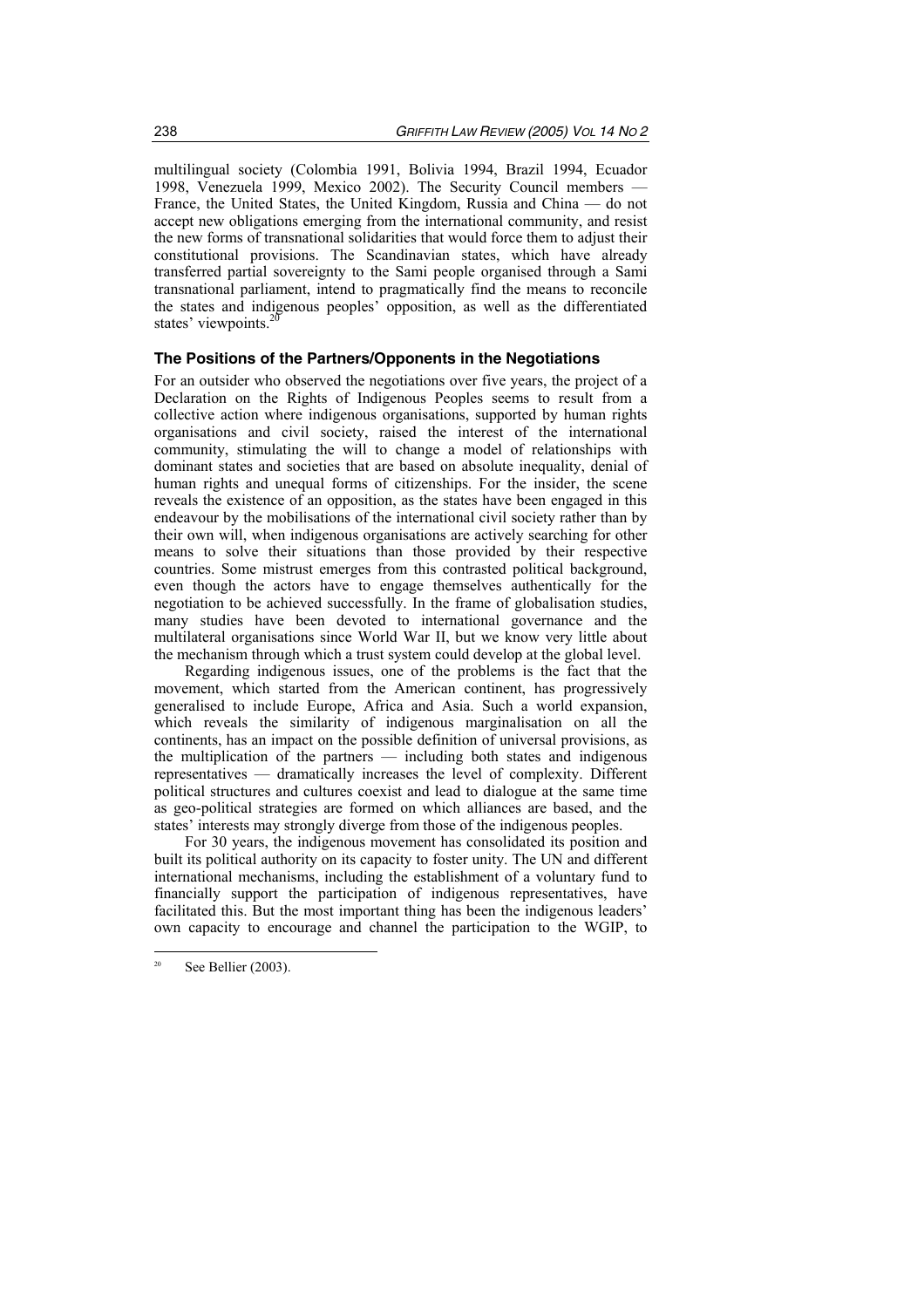transmit to the younger generations the know-how regarding the way to talk in formal situations, to address the president, to dress and be proud of being indigenous, without falling into the folklore to which Western societies usually reduce the difference of cultures. Over the last three decades, the movement that started in the Americas<sup>21</sup> has been capable of opening itself, welcoming participation by indigenous peoples from Africa, Asia, Russia and elsewhere, to make visible the commonality of their interests, realising through verbal exchanges, direct meetings, and web networking that their situations are very similar, despite the huge differences that exist between peoples, regions, political systems and the ruling majorities.

The activation of the Caucus system — inherited from North American First Nations practices — where indigenous representatives meet every day, before or after the informal and formal sessions, to forge a common position, has been extremely positive. But with the widening of the movement, and given the growing complexity of the topics discussed in different UN institutions (WGIP, WGDD, Permanent Forum on Indigenous Issues, WIPO, UNESCO, the Convention of Biological Diversity Committee of Parties, etc), there has been a need to strengthen the modalities of discussions, leading to the multiplication of regional (North America, South America, Pacific, Arctic, Africa, Asia) and thematic (women, conflict, environment, etc) caucuses under the global indigenous caucus that still represents the indigenous voice. Confronted with the necessity of clearing the positions, both regionally and thematically, at the same time as discussions evolve in the plenary sessions, indigenous representatives face the problem of an impossible ubiquity in terms of their participation in the world institutions. How can they attend simultaneous events (including caucuses, press conferences, meetings with the states' representatives, plenary sessions, and so on) at the UN and in the capital with limited human and financial resources?

As a result, an indigenous international elite has emerged, composed of the delegates and leaders who involve themselves more in the UN processes. They succeed in introducing the indigenous voice wherever they can, but they are at the risk of progressively losing the strength of a unity forged after lengthy discussions. For instance, given the blocked discussions in WGDD, some organisations have lost their patience and confidence that the UN mechanisms will have a real impact on making the situation evolve politically. They circulate letters and petitions to get support, and in so doing show indigenous divisions that bring confusion into the states, especially among these which want to be constructive but do not know which are the right interlocutors to approach. This has been obvious in the last WGDD session and the preparation of the  $61<sup>st</sup>$  Commission on Human Rights.

A number of American and Pacific indigenous organisations, led by the International Indian Treaty Council, called for a recess in the process so that an evaluation could be made in order to find the best possible way to solve the issue. As the letter sent on 15 March 2005 to the President of the Commission on Human Rights states:

See Bellier (2005); Morin (2005).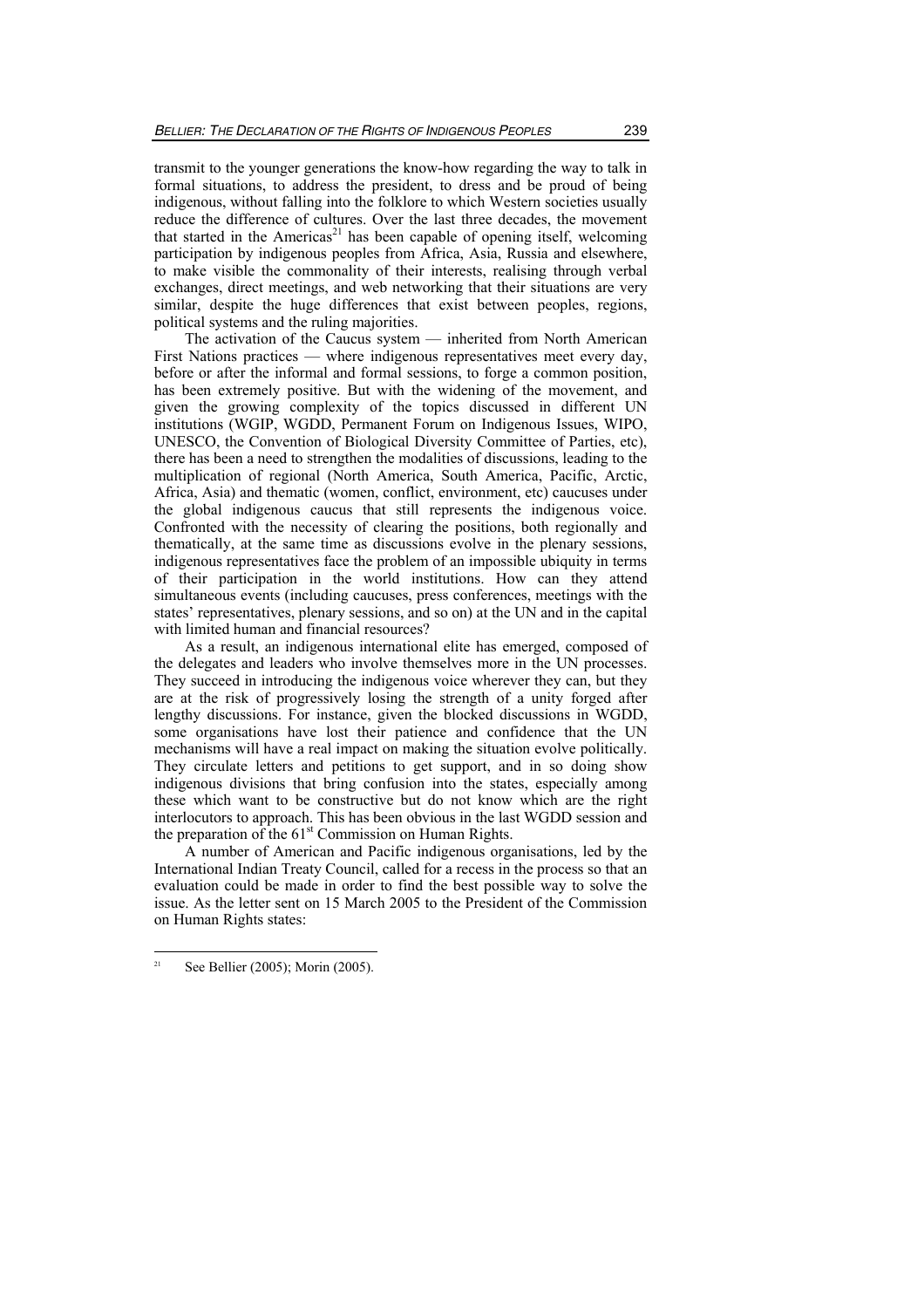in order to take effective steps that would make the chances of success much greater ... This recess will provide the Commission on Human Rights, beginning at this session, with the opportunity to establish, in full consultation with Indigenous Peoples, a new process which would include effective and viable mechanisms for the voices of the great numbers of Indigenous Peoples from around the world that are affected by these discussions to be heard.

But nobody really knows how this could be done, or who would do the assessment. In response, a number of world indigenous organisations, informed on the one hand by the Tebtebba Foundation (Philippines) and the Sami Council (Scandinavia), and on the other by the Inuit Circumpolar Conference (ICC) and the Grand Council of the Crees (GCC, Canada), signed an online petition calling for the prolongation of the mandate in order to maintain the momentum that has been won through participation in UN mechanisms, and to maintain the pressure on the states for them to adjust their negotiating positions to the need to adopt a declaration. In particular, these organisations are contesting the process followed and find it counterproductive. The letter written by ICC and GCC observes:

An essential priority we have as Indigenous peoples is to maintain unity and solidarity within the Indigenous Caucus — or at least among an overwhelming majority. Therefore, it is highly divisive for the initiators of the March 15, 2005 letter to now propose a strategy that runs counter to what Indigenous peoples within and outside the Caucus are committed to, with no opportunity for timely discussion.

Eventually, Canada introduced a resolution to renew the mandate of WGDD, for the Draft Declaration to be concluded as soon as possible, and before the  $62<sup>nd</sup>$  CHR. Along with Finland, Guatemala and Mexico, it did not support a US amendment intended to limit the next session to ten days, hence introducing an ultimatum to WGDD. On the side of the states also, homogeneity cannot be detected.

Indeed, there are many divisions between the three categories of states. One category is composed of the 'recalcitrant/obstructive' states (so labelled by many indigenous organisations), which include Australia, France, New Zealand, the United Kingdom, the United States and Japan. Even though different positions can be observed on particular items, they are not inclined to consider indigenous peoples as autonomous peoples, and periodically demand a precise definition of who is going to be concerned by the Draft Declaration. They wish to circumscribe the international obligations of the states to promote national sovereignty and territorial integrity. They prefer to endorse and protect individual human rights, but favour the concept of freedom instead of rights. Therefore, they introduce an element of conditionality for interpreting the principle of self-determination, with a difference between internal selfdetermination and external self-determination. In response to the US declination of internal self-determination, the French state (via the French delegate) proposes to introduce the notion of 'free administration' that is a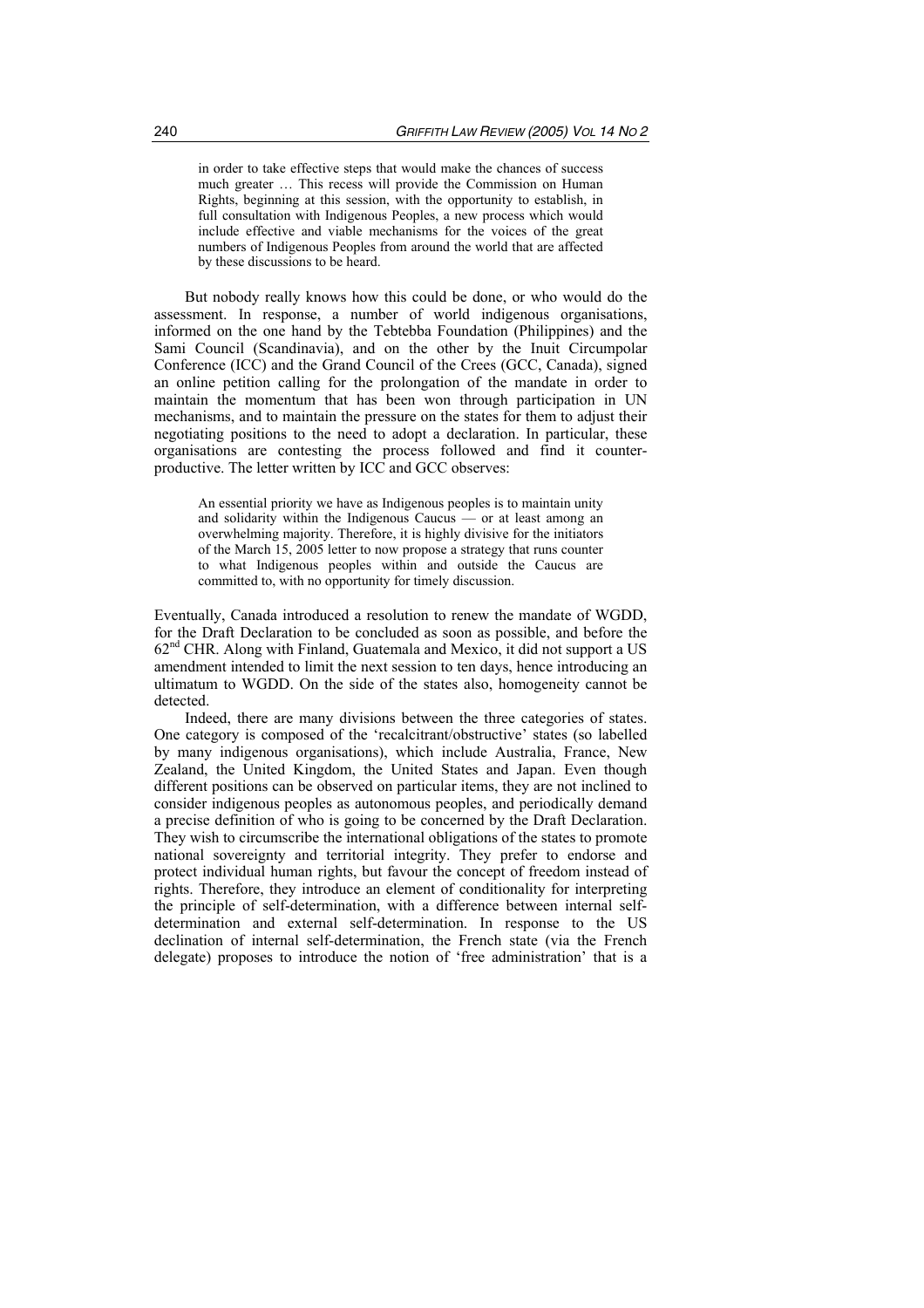possibility under the legal regime of 'association'. To sum up several negotiating positions in brief terms, these states promote a liberal view of the land issue, acknowledging the existence of a spiritual link with 'Mother Earth' — the generic entity symbolizing the natural relationship of a people to a particular place — and they accept the idea that indigenous peoples have a particular knowledge to be recognised for managing environmental issues. But they do not answer the questions of how to provide the right means to protect land and territories, or how to give indigenous communities collective property rights on the soil and sub-soil resources. They accept the notion of traditional customs and laws, but not that of an indigenous legal system, and they prefer national courts to be charged with regulating the conflicts. Intending to protect the rights of the third parties before conceding indigenous rights, they prefer a system of financial compensation to legal restitution of the indigenous lands and territory. For a long time, Canada has been associated with this group of recalcitrant states, and it is certainly due to indigenous lobbying that a political will to progress on the discussion on self-determination and land rights seems to emerge. Government changes affect the development of good relations with indigenous peoples.

The second category of states is composed of the so-called 'friendly states', who regard it as a priority to adopt the Draft Declaration. This category includes two approaches, one associated with the states which want to support the Draft Declaration as it has been adopted by the Sub-Commission, and one associated with states which want to introduce what they call 'positive changes'. The first approach reflects the GRULAC position, including some states which support the indigenous side and want to be seen to be active on this line, like Mexico and Guatemala, and the states which keep their distance, such as Brazil, Chili and Colombia — an attitude that reflects the differential impact of indigenous peoples in political decisions according to their demographic weight. Among GRULAC, the states that adopted new constitutions during the 1990s in favour of the cultural diversity and the importance of indigenous roots to the national identity have progressively affirmed their voice. They do not want to see international provisions undermining the compromise passed at the national levels. They use the expression 'indigenous peoples'; they admit the existence of indigenous territories and legal systems; and they do not question the possible emergence of collective rights, even though they do not foster their implementation at the regional, national and local levels. Together with North America, they are engaged in the Organization of American States' declaration for the rights of indigenous peoples, Cuba being excluded from the OAS but participating to the UN.

The second group of 'friendly states' defends a form of alternate integrated language to force the renegotiation of the Draft Declaration and oblige the recalcitrant states to concessions, as well as to force the indigenous organisations to quit the 'no change position'. Among these states, led by a group of Scandinavian and Baltic countries, there may exist differences according to political regime, but the fact is that some of them — like Norway, Denmark, Finland and Sweden — are already engaged in negotiation and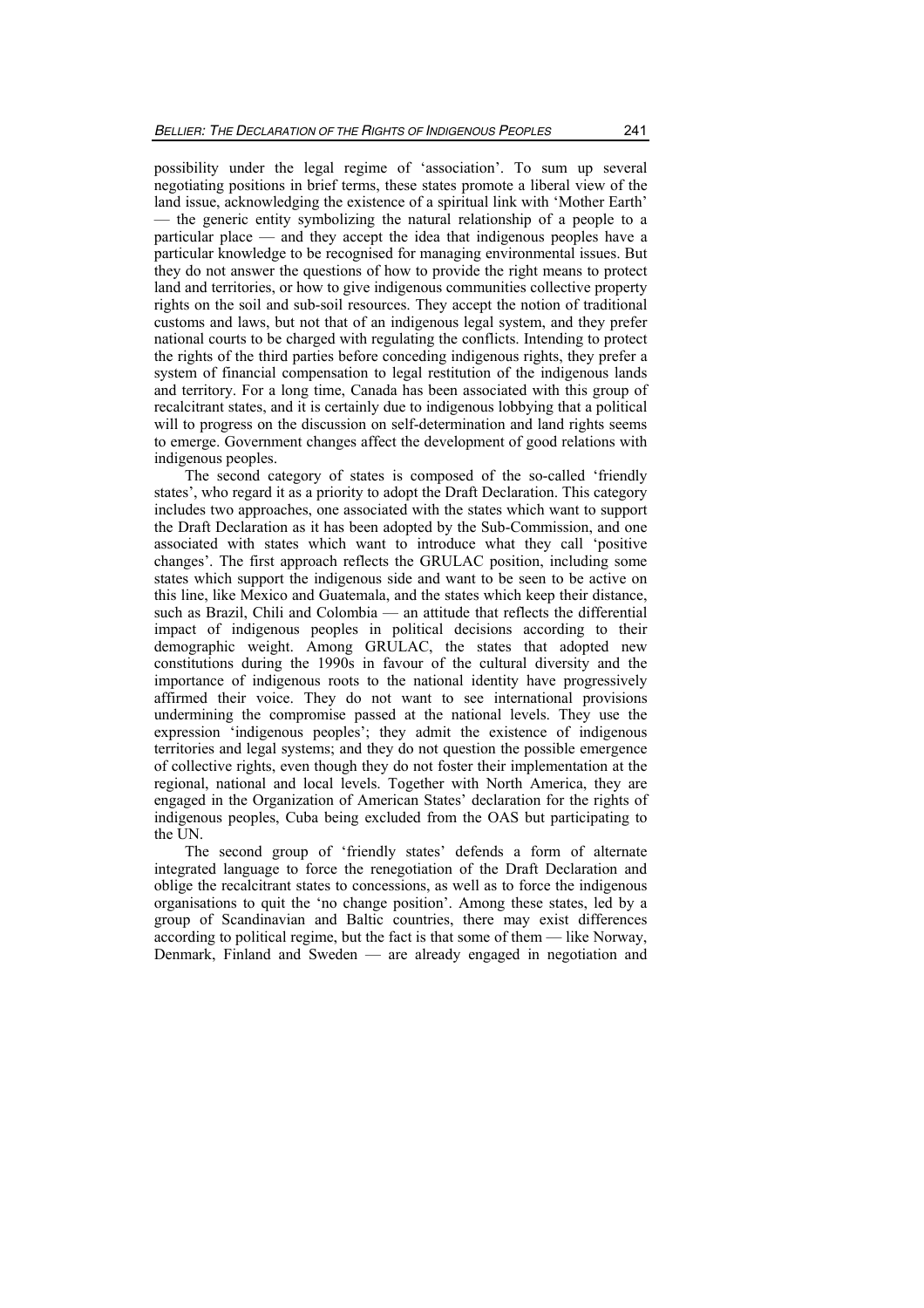political agreements with the Sami people, and they want to use their capacity to develop a positive dialogue in the region to enforce changes in the Draft Declaration in order to make it acceptable, at least to a majority of the parties, if not to all of them. Due to its changing majority in government, New Zealand has recently joined that group, quitting the recalcitrant states group with which it was associated for years. Together, they want to introduce a clarification of the provisions with regard to the objectives, bringing light to the individual or collective characteristic of a particular right and specifying the idea that indigenous peoples do not need a special right but rather a general one. They are inclined to develop consistency with international human rights instruments, and distinguish the rights of indigenous peoples and the obligations of the states.

The third group includes the states that I consider to be 'indifferent but not neutral', for whom indigenous issues are potentially explosive and kept under control by a denial of recognition. It means essentially African and Asian states which are not attending the WGDD sessions, even though their name is shown on the table. This sign of indifference may be due to a lack of human resources to attend all UN meetings, and/or indigenous issues may not be a priority for the world's sake. But since these states attend the Human Rights Council, and can therefore use their voting rights to block a declaration they would not have discussed in WGDD, this selective attendance is a sign that they are not neutral. Indigenous peoples' representatives, especially those from Asia and Africa, regularly complain of the missing link with their respective country delegates, since they cannot use the opportunity to meet them at the UN to clear their views and try to solve their many problems — as can their 'brothers and sisters' (a terminology they use among themselves) with the American states. It is a sign of their political maturity that lobbying has become an important occupation for many indigenous delegates. When they cannot meet their states' diplomats in the UN session, they must look to meeting them wherever they are.

#### **Shifting Positions: Potential for Adoption or Rupture**

For an anthropologist whose methodology is based on participant observation, it is extremely difficult to foresee the future; however, the momentum that has occurred in the indigenous movement over the last decades is in itself an indicator of how things can develop.

As mentioned already, two years ago, negotiations were accelerated to have the Draft Declaration adopted before the end of the first decade (2005). As nothing has been adopted on time, a second decade called 'Partnership in Action' has now been declared for the indigenous peoples, with the intention of transforming words into actions. The perception that an effort must be made by the states seems to be shared, and they often reassure the indigenous peoples' representatives about their good intentions. But this seems largely rhetorical, at least where it concerns the Draft Declaration. Making an effort to conclude the negotiations does not indicate who is going to make the main compromise or what it will be based upon. Some discouragement can be seen on indigenous sides when states keep repeating the same reservations they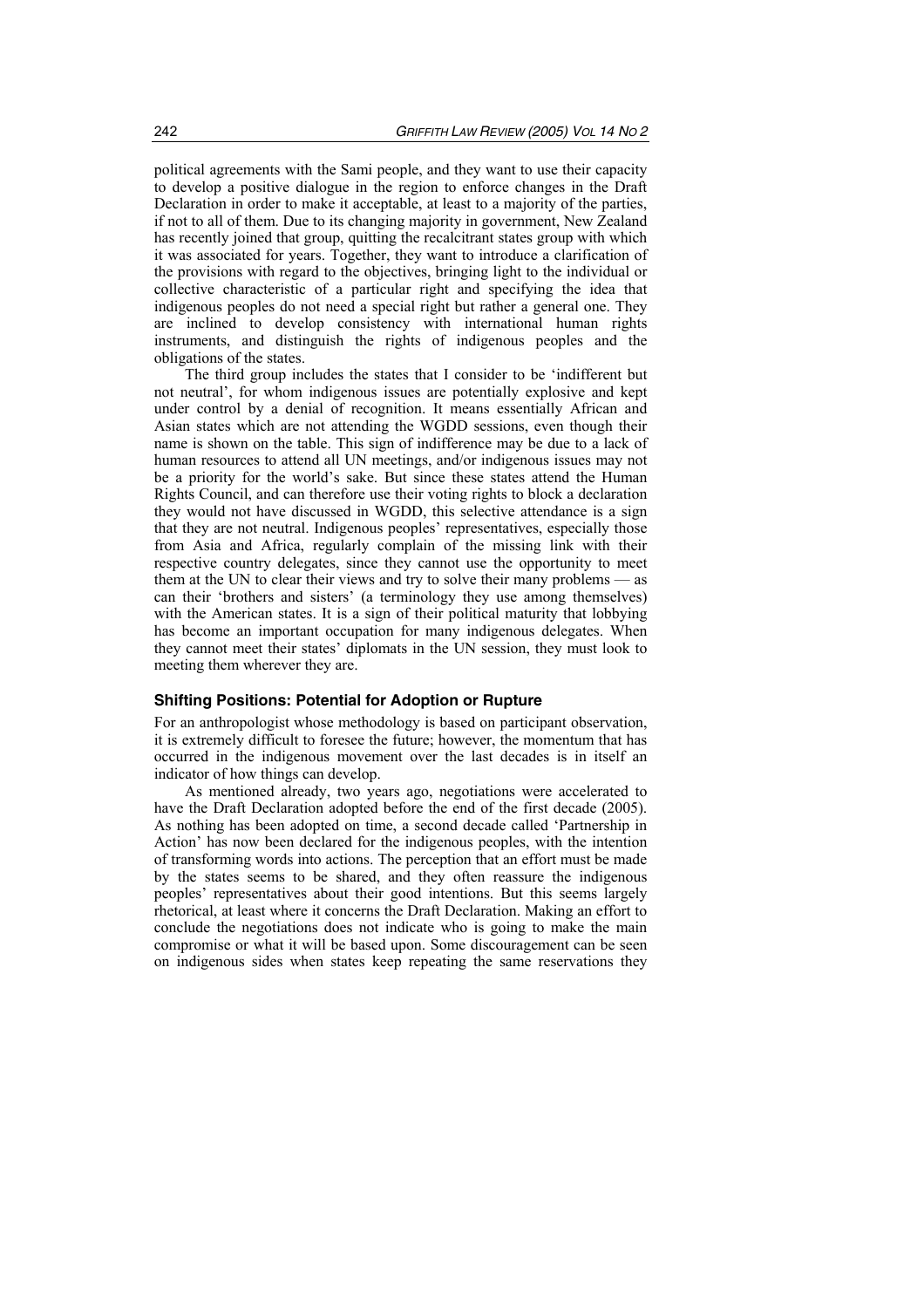have expressed since the beginning, without considering the changes that have been introduced during the last decade in favour of the indigenous voice through other platforms of the international system.

Contrasting with the states' fragmented knowledge, as demonstrated by the diplomats who act under instructions of their governments, indigenous representatives retain strong memories of any progress achieved in the world legal organisations regarding their specificity. This is due to the fact that they engage themselves directly in any world discussion of interest for them, and have taken to circulating information and sending reports to each other so that a cumulative capacity can be forged. They bring into the negotiations on the Draft Declaration language coming from other legal or semi-legal sources such as, for instance, the language of the only international instrument that is applicable to Indigenous and Tribal peoples (the ILO Convention 169) and the wording of the provisions concerning indigenous peoples in other Conventions (such as the Convention on Biodiversity or the Convention to Eliminate Racism and Discrimination). Their arguments also refer to semantic evolutions that figure in the world summit declarations on the earth (Rio de Janeiro 1992, Johannesburg 2002), on water (from Stockholm to Kyoto 1972–2003), on the information society (Geneva 2003, Tunis 2005), and so on. Given the states' lack of memory and incapacity to relate the formulation of new norms to other consequences, indigenous representatives try to work consistently to remind states that international norms and standards have to be adapted to the changes in global life, economy and governance. In contrast, the states seem to stick to their domestic issues, and more often than not express their feeling that the 'no change position' adopted by the majority of indigenous organisations does not allow them to move towards a 'positive' rewriting of the Draft Declaration — 'positive' in their mind meaning less favourable to indigenous peoples or to particular groups.

Now the situation is such that the indigenous movement, which takes its strength from the cohesion its organisations present in front of the states, has to work out the modalities to reconcile the leaders who despair of getting any consensus with the states in a reasonable period, with those willing to defend the core of the Draft Declaration: self-determination, land rights and control over the resources. They are confronted with deciding among themselves what could be the right strategy to win a declaration without losing the fundamental rights they claim. In the UN's terminology — as, for instance, formulated by Mexico in the  $61<sup>st</sup>$  CHR — the necessity is to 'bring positions as close as possible'. This country proposed (as others did in former years on other issues) to hold a workshop 'to build bridges of dialogue for new approaches to the toughest and most problematic issues contained in the draft declaration'. This country may be thinking in terms of building bridges between states and indigenous organisations. However, it might also be required to help indigenous organisations to solve their differences in approach through ad hoc meetings, separated from the negotiating sessions which capture their attention, and the rhythm of which, provided by the agenda, does not allow time enough to discuss the collective strategy. The weekend which is usually devoted to that purpose, before any formal session takes place in Geneva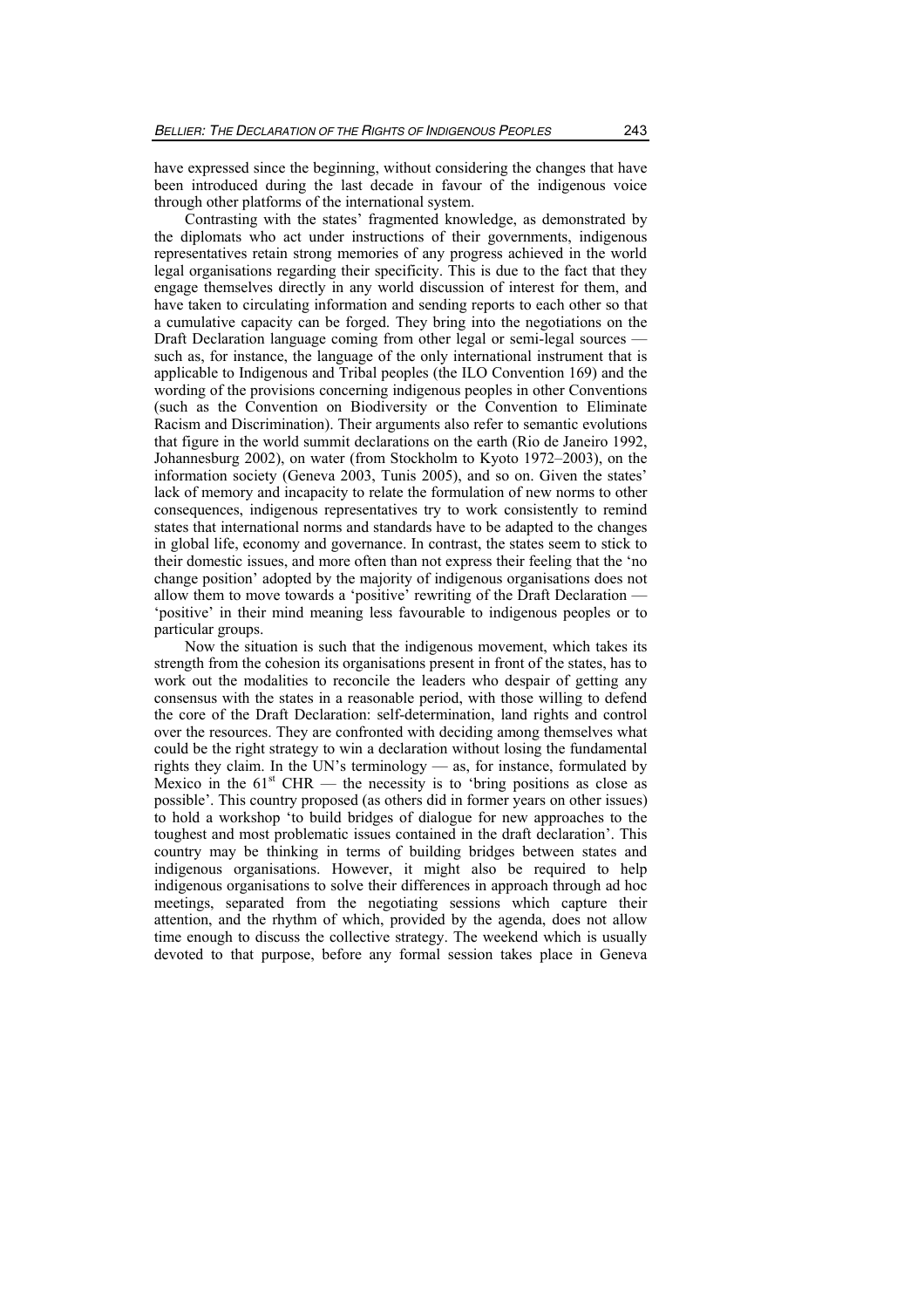(CHR, WGIP, WGDD) or in New York (Permanent Forum on Indigenous Issues), and which is supported by the World Council of Churches that is quite active among the IPs, is not sufficient to clarify the issues at stake, to advance a coordinated indigenous voice in front of the states' strategies to divide the movement. But to organise extra sessions, financial means are required to bring together people from all the continents, provide them with translation, and to give them time and support to clear their respective views. The support given by a technical organisation like the Indigenous Peoples' Center for Documentation, Research and Information (DoCip) and several human rights organisations needs to be supplemented by states' contributions — however, very few of these have been forthcoming.

#### **Conclusion**

As compared to 30 years ago, the situation has changed for indigenous peoples, and some states among those most concerned by the problem have developed a system of dialogue with indigenous organisations in an unprecedented fashion (like Canada, Norway, Denmark and Guatemala). This is the fruit of the capacity shown by the indigenous organisations to send responsible representatives, trained in national and international law, experienced in participating to the UN meetings and international settings, and capable of expressing themselves in several languages, to talk with the World Bank and to use all kinds of support, including support from the churches.

 But all the regions of the world and all the indigenous peoples are not capable of doing this. Most of them are in the process of building their international political capacity, and participation in UN meetings where concrete exchanges of know-how can take place is a key factor. For instance, compared with their American fellows, African indigenous representatives are just beginning to work at an international level, without having enjoyed all the existing possibilities to understand the international human rights developments in which they have not yet been trained. Like many other indigenous peoples, they are also confronted with the difficulties posed by multilingualism and the use of a dominant language. Francophone indigenous peoples are lost in the international world, which uses English as a medium for communication — even though French is acknowledged (like Arabic, Chinese, English, Russian and Spanish) as a UN official language.

In global terms, the linguistic international background does not fit comfortably with indigenous capacities, given that indigenous mother tongues are never used for declarations, and indigenous peoples are obliged to express themselves in the official language of their country and in one of the official languages of the UN. Those of them who had been — willingly or not trained in English-speaking schools have a relative advantage compared with those who have only attended French schools. That is also due to the number of French indigenous speakers who, until recently (when African indigenous peoples started to move), were in an absolute minority when it came to participating in UN negotiations as compared with Spanish- and Englishspeaking peoples. The same is true for the Arabic and Chinese speakers, who remain marginal for several reasons, among them the fact that most of the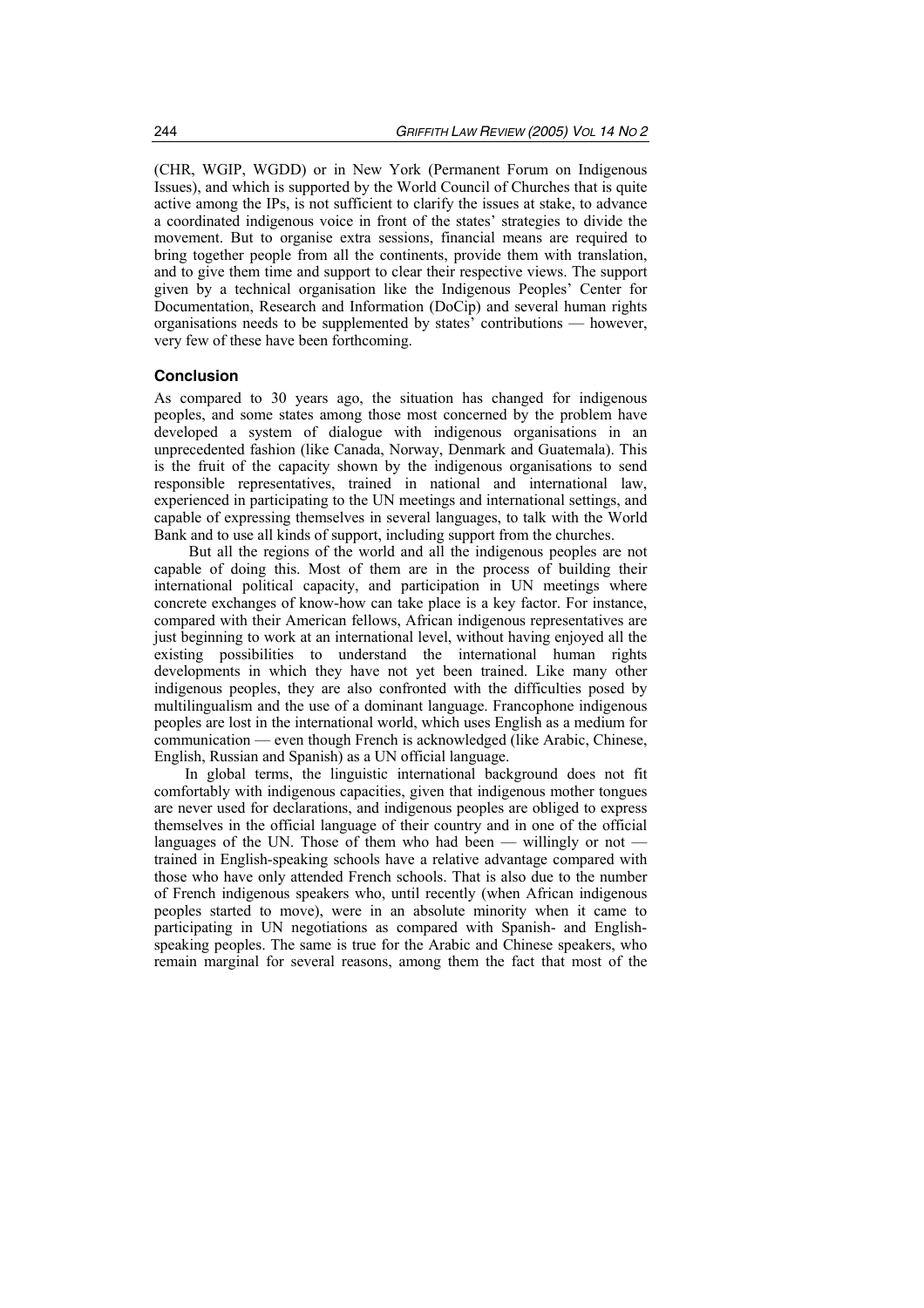states which represent these languages do not recognise their indigenous peoples or do not allow their 'national minorities' to attend the UN sessions. The situation is a little different for the Russian speakers, who have been able to attend such meetings since 1991, but who do not constitute a large group of people.

Notwithstanding these difficulties, indigenous leaders and representatives from all the continents manage to get funded by the UN Voluntary Fund. They succeed in learning a few words of English, to obtain support from their indigenous fellows and, like others, involve themselves completely in 'UN business'. The UN's Office of the High Commissioner for Human Rights and the European Commission encourage their involvement, with different programs being tailored for them. Such a process, which is progressing slowly, through the identification of the leaders and the inclusion of individuals as representatives of larger groups and communities, is not uncontroversial, as it questions the representativeness of the states as interlocutors; however, it seems to be adapted to the ways indigenous peoples select their representatives. Nevertheless, to avoid a growing gap between the indigenous elites (sometimes expatriated) and the people within the communities, the UN and the support organisations who finance indigenous peoples' training now pay more attention to the means of ensuring feedback occurs at the local levels in order to limit the progressive isolation of the newly trained leaders.

The juncture with the academic world is demonstrated by the many congresses, symposia and conference where indigenous peoples now participate along with researchers and academics. The rise of the internet has enabled the circulation of different information, the new media being equally used by the activists who post their declarations and by the researchers who consult indigenous people, as well as the institutional and support organisations' websites. Raising awareness among the political class is still to occur in a number of countries (such as France), where indigenous issues are not considered a priority. Deprived of visibility within their own society, indigenous peoples are barely able to be associated to state delegations, and their representation in liberal democracies remains problematic.

The fact is that concentrating on the establishment of international standards has a double effect on the indigenous movement. On the one hand, it creates a group of indigenous experts<sup>22</sup> who know what the international systems are, understand how epistemic communities are forged, and also realise the need to specialise in sectional issues such as intellectual property, the environment, the World Bank programs, and so on, and to work on communication strategy. The relationship between these leaders and those acting within individual countries still requires a better understanding, since the Western system of political representation does not function there. But this

 $22$ The states (eight) and indigenous (eight) members of the Permanent Forum on Indigenous Issues are called 'experts'; the same title is given to the five (nonindigenous) members of the UN's WGIP who are appointed by the Sub-Committee for the Promotion and Protection of Minorities, being selected to represent the world's regions (Africa, America, Asia, Western and Eastern Europe).